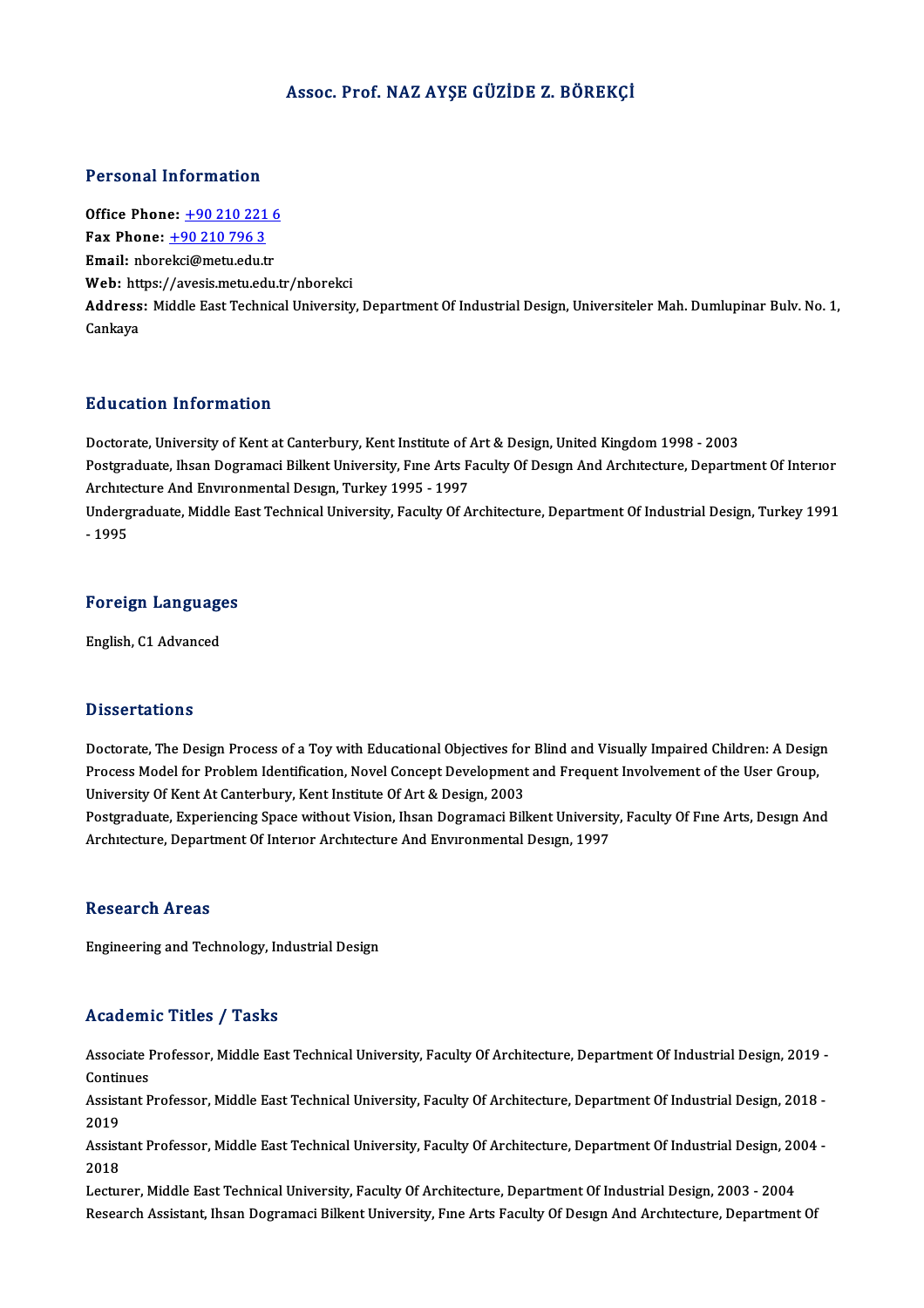## Academic and Administrative Experience

Academic and Administrative Experience<br>Vice Dean, Middle East Technical University, Faculty of Architecture, Department of Industrial Design, 2020 - Continues<br>Rölüm Strateill: Plan Komisyony Ülyesi, Middle Fast Technical U rroud office and Trammison dervo Emportoncol<br>Vice Dean, Middle East Technical University, Faculty of Architecture, Department of Industrial Design, 2020 - Co<br>Bölüm Stratejik Plan Komisyonu Üyesi, Middle East Technical Univ Vice Dean, Middle East Technical Un<br>Bölüm Stratejik Plan Komisyonu Üye<br>Industrial Design, 2018 - Continues<br>Felsülte Vänetim Kurulu Üyesi, Midd Bölüm Stratejik Plan Komisyonu Üyesi, Middle East Technical University, Faculty of Architecture, Department of<br>Industrial Design, 2018 - Continues<br>Fakülte Yönetim Kurulu Üyesi, Middle East Technical University, Faculty of

Industrial Design, 2018 - Continues<br>Fakülte Yönetim Kurulu Üyesi, Midd<br>2015 - 2019 Fakülte Yönetim Kurulu Üyesi, Middle East Technical University, Faculty of Architecture, Department of Industrial Design<br>2015 - 2019<br>Etkileşim İçin Tasarım YL programı koordinatörü, Middle East Technical University, Facult

2015 - 2019<br>Etkileşim İçin Tasarım YL program<br>of Industrial Design, 2014 - 2017<br>Middle Fost Technical University I Etkileşim İçin Tasarım YL programı koordinatörü, Middle East Technical University, Faculty of Architectu<br>of Industrial Design, 2014 - 2017<br>Middle East Technical University, Faculty of Architecture, Department of Industrial

of Industrial Design, 2014 - 2017<br>Middle East Technical University, Faculty of Architecture, Department of Industrial Design, 2010 - 2011<br>Middle East Technical University, Faculty of Architecture, Department of Industrial

Middle East Technical University, Faculty of Architecture, Department of Industrial Design, 2010 - 2011<br>Middle East Technical University, Faculty of Architecture, Department of Industrial Design, 2004 - 2009<br>Fakülte Kurulu Middl<sub></sub><br>Fakült<br>2007

### Courses

INDUSTRIALDESIGNV,Undergraduate,2020 -2021 INDUSTRIALDESIGNIV,Undergraduate,2013 -2014,2017 -2018,2019 -2020 INDUSTRIAL DESIGN V, Undergraduate, 2020 - 2021<br>INDUSTRIAL DESIGN IV, Undergraduate, 2013 - 2014, 2017 - 2018, 2019 - 2020<br>MANUFACTURING MATERIALS, Undergraduate, 2014 - 2015, 2015 - 2016, 2017 - 2018, 2018 - 2019, 2019 - INDUSTRIAL DESIGN IV, Undergraduate, 2013 - 2014, 2017 - 2018, 2019 - 2020<br>MANUFACTURING MATERIALS, Undergraduate, 2014 - 2015, 2015 - 2016, 2017 - 2018, 2018 - 2019, 2019 - 2020<br>DESIGN METHODS, Postgraduate, 2013 - 2014, MANUFACTURING MATERIALS, Undergraduate, 2014<br>DESIGN METHODS, Postgraduate, 2013 - 2014, 2015 -<br>INDUSTRIAL DESIGN III, Undergraduate, 2019 - 2020 INDUSTRIAL DESIGN III, Undergraduate, 2019 - 2020<br>Advising Theses

Advising Theses<br>Börekçi N. A. G. Z. , Mixed Reality Technologies for Enriching Presentations in Industrial Design Education, Doctorate,<br>R.TORAL(Student), 2021 Börekçi N. A. G. Z. , Mixed<br>B.TOPAL(Student), 2021<br>Böreksi N. A. G. Z. , Consti Börekçi N. A. G. Z. , Mixed Reality Technologies for Enriching Presentations in Industrial Design Education, Doctorate,<br>B.TOPAL(Student), 2021<br>Börekçi N. A. G. Z. , Construing Product Materials: Developing Senso-attitudina

B.TOPAL(Student), 2021<br>Börekçi N. A. G. Z. , Construing Produc<br>Doctorate, B.DERVİŞ(Student), 2021<br>Böreksi N. A. G. Z., Evrlering eugman Börekçi N. A. G. Z. , Construing Product Materials: Developing Senso-attitudinal Maps Through Repertory Grid Techniq<br>Doctorate, B.DERVİŞ(Student), 2021<br>Börekçi N. A. G. Z. , Exploring augmented reality technology as a desi

Doctorate, B.DERVİŞ(Student), 2021<br>Börekçi N. A. G. Z. , Exploring augmented reality technology as a design representation tool for enh<br>development process in industrial design education, Doctorate, A.KARADOĞANER(Student), Börekçi N. A. G. Z. , Exploring augmented reality technology as a design representation tool for enhancing the product<br>development process in industrial design education, Doctorate, A.KARADOĞANER(Student), 2020<br>Börekçi N.

development process in industrial design education, Doctorate, A.KARADOĞANER(Student), 2020<br>Börekçi N. A. G. Z. , FICTIONATION IDEA GENERATION TOOL FOR PRODUCT DESIGN EDUCATION U<br>SCENARIOS OF DESIGN FICTION: A MIXED METHOD Börekçi N. A. G. Z. , FICTIONATION IDEA GENERATION TOOL FOR PRODUCT DESIGN EDUCATION UTILIZING WHA<br>SCENARIOS OF DESIGN FICTION: A MIXED METHOD STUDY, Doctorate, Ü.BAYIRLI(Student), 2020<br>Börekçi N. A. G. Z. , The role of hu

SCENARIOS OF DESIGN FICTION: A MIXED METHOD STUDY, Doctorate, Ü.BAY<br>Börekçi N. A. G. Z. , The role of human-centered designer in a multinational co<br>development for African BoP communities, Doctorate, H.IŞIK(Student), 2020<br> Börekçi N. A. G. Z. , The role of human-centered designer in a multinational company through innovative product<br>development for African BoP communities, Doctorate, H.IŞIK(Student), 2020<br>Börekçi N. A. G. Z. , Generating Des

development for African BoP communities, Doctorate, H.IŞIK(Student), 2020<br>Börekçi N. A. G. Z. , Generating Design Briefs with Multidisciplinary Multinational Organizations: A Case<br>Automobile Industry, Postgraduate, Ö.ÖZDEM Börekçi N.A.G.Z., Generating Design Briefs with Multidisciplinary Multinational Organizations: A Case in the Turkish

BÖREKÇİN.A.G.Z., Gender-related categorizations of toys by preschool children: A study on design features, Börekçi N. A. G. Z. , Effects of color on t<br>BÖREKÇİ N. A. G. Z. , Gender-related ca<br>Postgraduate, K.KARA(Student), 2018<br>BÖREKÇİ N. A. G. Z. , An inquiry on quat

BÖREKÇİ N. A. G. Z. , An inquiry on sustainability and consumption through single-use disposable products, Doctorate,<br>D.ÖZER(Student), 2017 Postgraduate, K.KARA(S<br>BÖREKÇİ N. A. G. Z. , An<br>D.ÖZER(Student), 2017<br>PÖPEKÇİ N. A. G. 7. Mei BÖREKÇİ N. A. G. Z. , An inquiry on sustainability and consumption through single-use disposable produ<br>D.ÖZER(Student), 2017<br>BÖREKÇİ N. A. G. Z. , Motivations for interaction: A study on child-robotic toy interaction, Post

D.ÖZER(Student), 2017<br>BÖREKÇİ N. A. G. Z. , Motiva<br>Y.DÖNMEZ(Student), 2017<br>BÖREKÇİ N. A. G. Z. , An eva

Y.DÖNMEZ(Student), 2017<br>BÖREKÇİ N. A. G. Z. , An evaluation of IMMIB industrial design competitions, Postgraduate, M.ÇOPUR(Student), 2017 Y.DÖNMEZ(Student), 2017<br>BÖREKÇİ N. A. G. Z. , An evaluation of IMMIB industrial design competitions, Postgraduate, M.ÇOPUR(Student)<br>BÖREKÇİ N. A. G. Z. , Gamification as a strategy to improve user-experience with interacti BÖREKÇİ N. A. G. Z. , An evaluation of IM<br>BÖREKÇİ N. A. G. Z. , Gamification as a st<br>Postgraduate, S.AHMED(Student), 2016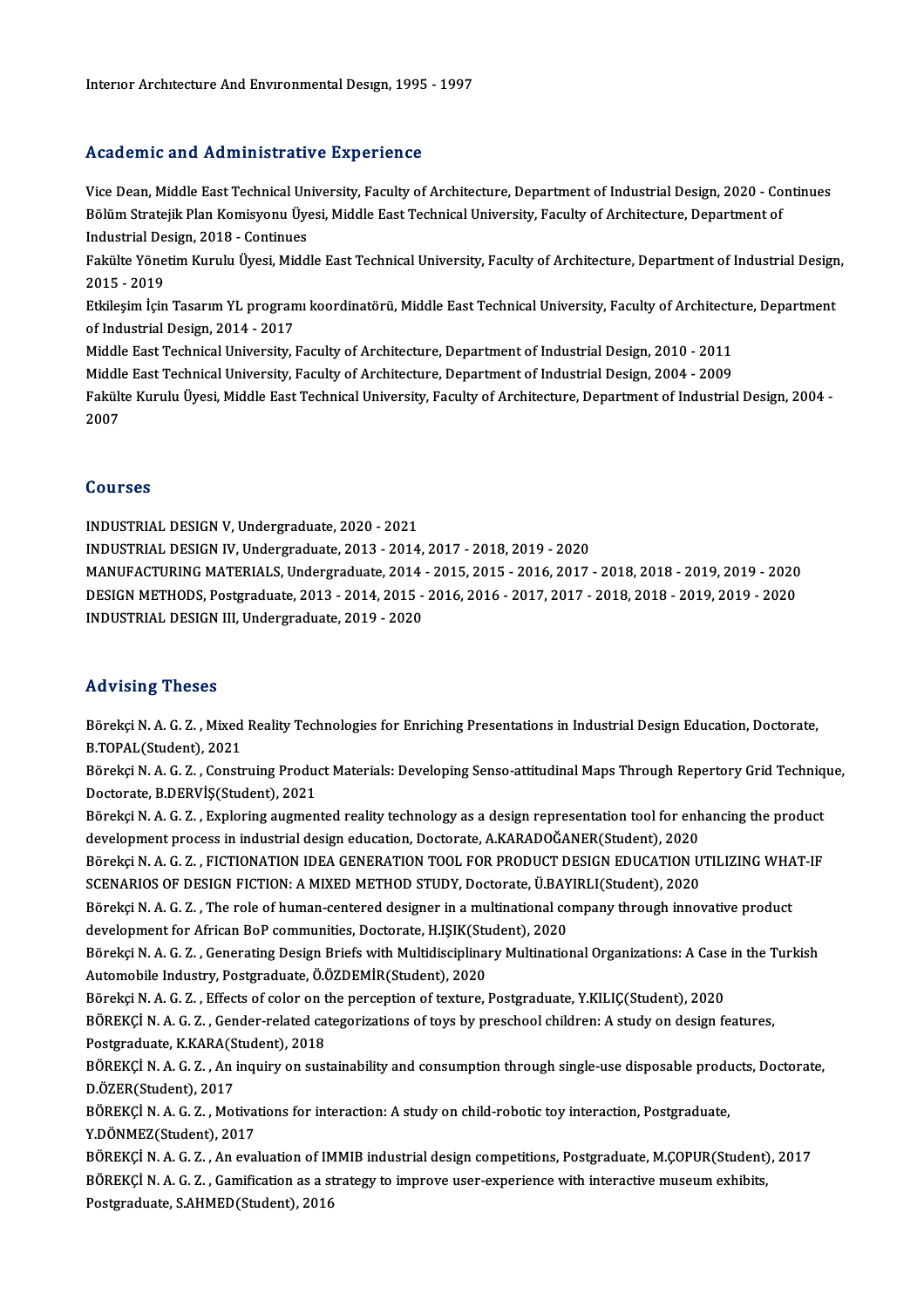BÖREKÇİ N. A. G. Z. , Attitudes towards 3d surface texture samples derived from consumer electronics, Postgraduate,<br>UYAVUZ(Student), 2016 BÖREKÇİ N. A. G. Z. , Attit<br>İ.YAVUZ(Student), 2016<br>PÖPEKÇİ N. A. G. Z., İnto BÖREKÇİ N. A. G. Z. , Attitudes towards 3d surface texture samples derived from consumer electronics, Postgraduat<br>İ.YAVUZ(Student), 2016<br>BÖREKÇİ N. A. G. Z. , Internal and external determinants of product sound perception:

İ.YAVUZ(Student), 2016<br>BÖREKÇİ N. A. G. Z. , Internal and external determinants of product sound perception: effect of product colour as a<br>contextual factor on affective responses to product sounds, Postgraduate, Ç.Özkul(S BÖREKÇİ N. A. G. Z. , Internal and external determinants of product sound perception: effect of product colour as a<br>contextual factor on affective responses to product sounds, Postgraduate, Ç.Özkul(Student), 2016<br>BÖREKÇİ N

contextual factor on affective responses to product sounds, Postgraduate, Ç.Özkul(Student), 2016<br>BÖREKÇİ N. A. G. Z. , Internal and external determinants of product sound perception: Effect of pro<br>contextual factor on affe BÖREKÇİ N. A. G. Z. , Internal and external determinants of product sound perception: Effect of product colour as a<br>contextual factor on affective responses to product sound, Postgraduate, Ç.ÖZKUL(Student), 2016<br>BÖREKÇİ N.

contextual factor on affective responses to product soule<br>BÖREKÇİ N. A. G. Z. , Mass customization through online<br>customization, Postgraduate, D.Akıner(Student), 2015<br>PÖREKÇİ N. A. G. Z., Online Mass Customization, A Stud BÖREKÇİ N. A. G. Z. , Mass customization through online shopping: a study on consumers' preferences on online prod<br>customization, Postgraduate, D.Akıner(Student), 2015<br>BÖREKÇİ N. A. G. Z. , Online Mass Customization: A Stu

customization, Postgraduate, D.Akıner(Student), 2015<br>BÖREKÇİ N. A. G. Z. , Online Mass Customization: A Study on Consumer:<br>Mass Customizable Products, Postgraduate, D.AKINER(Student), 2015<br>PÖPEKÇİ N. A. G. Z., Context of u BÖREKÇİ N. A. G. Z. , Online Mass Customization: A Study on Consumers' Preferences on the Representation of Online<br>Mass Customizable Products, Postgraduate, D.AKINER(Student), 2015<br>BÖREKÇİ N. A. G. Z. , Context of use of h

Mass Customizable Products, Postgraduate, D.AKINER<br>BÖREKÇİ N. A. G. Z. , Context of use of home use medic<br>cpap devices, Postgraduate, M.AYDIN(Student), 2014<br>PÖREKÇİ N. A. G. Z., Multi attitudinal annrasabas of sa BÖREKÇİ N. A. G. Z. , Context of use of home use medical devices: A study on the identification of contextual factors of<br>cpap devices, Postgraduate, M.AYDIN(Student), 2014<br>BÖREKÇİ N. A. G. Z. , Multi-attitudinal approaches

cpap devices, Postgraduate, M.AYDIN(Student), 2014<br>BÖREKÇİ N. A. G. Z. , Multi-attitudinal approaches of considered technique, Doctorate, S.AKBAY(Student), 2013 BÖREKÇİN.A.G.Z., Multi-attitudinal approaches of colour perception: Construing eleven basic colours by repertory

grid technique, Doctorate, S.AKBAY(Student), 2013<br>BÖREKÇİ N. A. G. Z. , Modelling long term user experience for mobile phones, Doctorate, G.ZEYNEP(Student), 20<br>BÖREKÇİ N. A. G. Z. , Relevancy of bipolar word pairs across p BÖREKÇİ N. A. G. Z. , Modelling long term user experience for mobile ph<br>BÖREKÇİ N. A. G. Z. , Relevancy of bipolar word pairs across product cat<br>automobiles and the iPhone, Postgraduate, S.KÖPRÜLÜ(Student), 2010<br>BÖREKÇİ N. automobiles and the iPhone, Postgraduate, S.KÖPRÜLÜ(Student), 2010

BÖREKÇİ N. A. G. Z. , Relevancy of bipolar word pairs across product categories: A comparative study between<br>automobiles and the iPhone, Postgraduate, S.KÖPRÜLÜ(Student), 2010<br>BÖREKÇİ N. A. G. Z. , Relevancy of bipolar wor BÖREKÇİ N. A. G. Z. , Relevancy of bipolar word pairs across product categories: comparative study between<br>automobiles and the iphone, Postgraduate, S.Köprülü(Student), 2010<br>BÖREKÇİ N. A. G. Z. , Preferences and evaluation

automobiles and the iphone, Postgraduate, S.Köp<br>BÖREKÇİ N. A. G. Z. , Preferences and evaluation<br>materials, Postgraduate, E.OZAN(Student), 2008<br>PÖREKÇİ N. A. G. 7. – Effects of the design of tovs BÖREKÇİ N. A. G. Z. , Preferences and evaluation criteria of preschool children related to different types of play<br>materials, Postgraduate, E.OZAN(Student), 2008<br>BÖREKÇİ N. A. G. Z. , Effects of the design of toys on the c

materials, Postgraduate, E.OZAN(Student), 2008<br>BÖREKÇİ N. A. G. Z. , Effects of the design of toys on the child-toy interaction in special education, Postgraduate,<br>E.KILIÇ(Student), 2007 BÖREKÇİ N. A. G. Z. , Effects of the design of toys on the child-toy interaction in special education, Postgraduate,<br>E.KILIÇ(Student), 2007<br>BÖREKÇİ N. A. G. Z. , Fom machine house to smart home: the relationship between te

E.KILIÇ(Student), 2007<br>BÖREKÇİ N. A. G. Z. , Fom machine house to smart home: the relation<br>throughout the 20th century, Postgraduate, E.Günlü(Student), 2007<br>PÖREKÇİ N. A. G. Z., Design sonsultangu in Turksuy A study on the BÖREKÇİ N. A. G. Z. , Fom machine house to smart home: the relationship between technology and private sphere<br>throughout the 20th century, Postgraduate, E.Günlü(Student), 2007<br>BÖREKÇİ N. A. G. Z. , Design consultancy in Tu

throughout the 20th century, Postgraduate, E.Günlü(Student), 2007<br>BÖREKÇİ N. A. G. Z. , Design consultancy in Turkey: A study on the b<br>M.SÖZEN(Student), 2007 BÖREKÇİ N. A. G. Z. , Design consultancy in Turkey: A study on the business structure, services and clients, Postgradu<br>M.SÖZEN(Student), 2007<br>BÖREKÇİ N. A. G. Z. , Enhancing creativity in the concept generation phase: Impl

M.SÖZEN(Student), 2007<br>BÖREKÇİ N. A. G. Z. , Enhancing creativity in the concept generation<br>analogical reasoning, Postgraduate, Ö.ERTOPTAMIŞ(Student), 2007<br>BÖREKÇİ N. A. G. Z., Erem mashine beyes te Smart bewe; The relati BÖREKÇİ N. A. G. Z. , Enhancing creativity in the concept generation phase: Implementation of black box as a tool for<br>analogical reasoning, Postgraduate, Ö.ERTOPTAMIŞ(Student), 2007<br>BÖREKÇİ N. A. G. Z. , From machine house

analogical reasoning, Postgraduate, Ö.ERTOPTAMIŞ(Student), 2007<br>BÖREKÇİ N. A. G. Z. , From machine house to Smart home: The relation<br>throughout the 20th century, Postgraduate, E.GÜNLÜ(Student), 2007<br>PÖREKÇİ N. A. G. Z., Vi BÖREKÇİ N. A. G. Z. , From machine house to Smart home: The relationship between technology and private sphere<br>throughout the 20th century, Postgraduate, E.GÜNLÜ(Student), 2007<br>BÖREKÇİ N. A. G. Z. , Visually-impaired users

throughout the 20th century, Postgraduate, E.GÜNLÜ(Student), 200<br>BÖREKÇİ N. A. G. Z. , Visually-impaired users and product interaction<br>vacuum cleaners and irons, Postgraduate, T.ÖZKAN(Student), 2006<br>PÖREKÇİ N. A. G. Z., An BÖREKÇİ N. A. G. Z. , Visually-impaired users and product interaction: a study on the interfaces of washing machines,<br>vacuum cleaners and irons, Postgraduate, T.ÖZKAN(Student), 2006<br>BÖREKÇİ N. A. G. Z. , Analysis of public

vacuum cleaners and irons<br>BÖREKÇİ N. A. G. Z. , Analy<br>D.KESKİN(Student), 2006

# D.KESKİN(Student), 2006<br>Jury Memberships

**Jury Memberships<br>Post Graduate, Post Graduate, Orta Doğu Teknik Üniversitesi, February, 2022<br>Post Craduate, Post Craduate, Orta Doğu Teknik Üniversitesi, February, 2022** Jary Fromborompo<br>Post Graduate, Post Graduate, Orta Doğu Teknik Üniversitesi, February, 2022<br>Post Graduate, Post Graduate, Orta Doğu Teknik Üniversitesi, January, 2022<br>PhD Thesis Monitoring Committee Member, PhD Thesis Mon

Post Graduate, Post Graduate, Orta Doğu Teknik Üniversitesi, February, 2022<br>Post Graduate, Post Graduate, Orta Doğu Teknik Üniversitesi, January, 2022<br>PhD Thesis Monitoring Committee Member, PhD Thesis Monitoring Committee Post Graduate, Post Graduate, Orta Doğu Teknik Üniversitesi, January, 2022<br>PhD Thesis Monitoring Committee Member, PhD Thesis Monitoring Commit<br>December. 2021 PhD Thesis Monitoring Committee Member, PhD Thesis Monitoring Committee Member, Orta Doğu Teknik Üniversitesi,<br>December, 2021<br>PhD Thesis Monitoring Committee Member, PhD Thesis Monitoring Committee Member, Orta Doğu Teknik

December, 2021<br>PhD Thesis Monit<br>December, 2021<br>PhD Thesis Monit PhD Thesis Monitoring Committee Member, PhD Thesis Monitoring Committee Member, Orta Doğu Teknik Üniversitesi,<br>December, 2021<br>PhD Thesis Monitoring Committee Member, PhD Thesis Monitoring Committee Member, Orta Doğu Teknik

December, 2021<br>PhD Thesis Monit<br>December, 2021<br>PhD Thesis Monit PhD Thesis Monitoring Committee Member, PhD Thesis Monitoring Committee Member, Orta Doğu Teknik Üniver:<br>December, 2021<br>PhD Thesis Monitoring Committee Member, PhD Thesis Monitoring Committee Member, İhsan Doğramacı Bilken

December, 2021<br>PhD Thesis Monitoring Committee Member, PhD Thesis Monitoring Committee Member, İhsan Doğramacı Bilkent<br>Üniversitesi, December, 2021 PhD Thesis Monitoring Committee Member, PhD Thesis Monitoring Committee Member, İhsan Doğramacı Bilkent<br>Üniversitesi, December, 2021<br>PhD Thesis Monitoring Committee Member, PhD Thesis Monitoring Committee Member, Orta Doğu

Üniversitesi, Dec<br>PhD Thesis Mon<br>December, 2021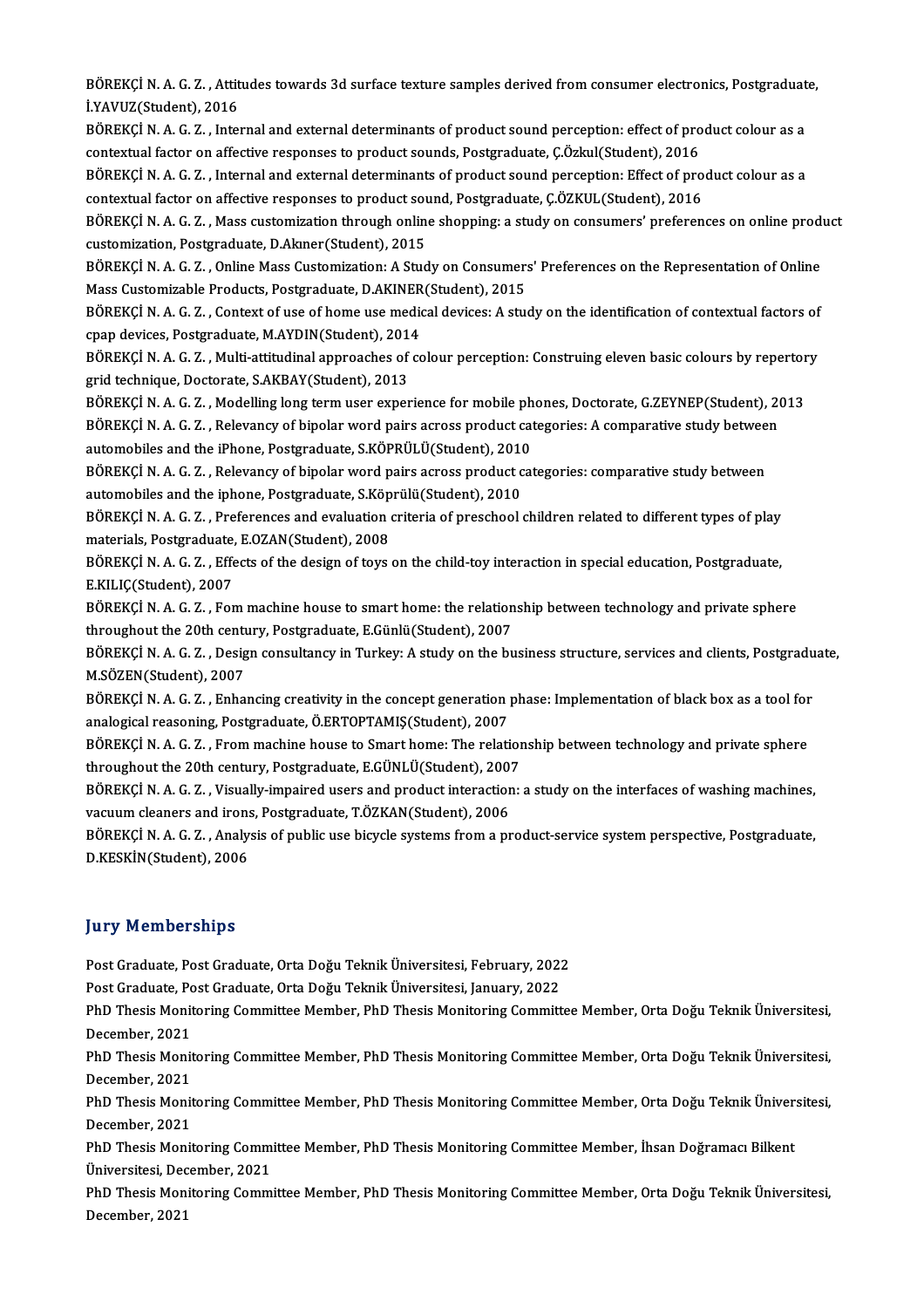PhD Thesis Monitoring Committee Member, PhD Thesis Monitoring Committee Member, Gazi Üniversitesi, December,<br>2021 PhD T<br>2021<br><sub>PhD T</sub> PhD Thesis Monitoring Committee Member, PhD Thesis Monitoring Committee Member, Gazi Üniversitesi, December,<br>2021<br>PhD Thesis Monitoring Committee Member, PhD Thesis Monitoring Committee Member, Orta Doğu Teknik Üniversites 2021<br>PhD Thesis Monitoring Committee Member, PhD Thesis Monitoring Committee Member, Orta Doğu Teknik Üniversitesi,<br>December. 2021 PhD Thesis Monitoring Committee Member, PhD Thesis Monitoring Committee Member, Orta Doğu Teknik Üniversitesi,<br>December, 2021<br>PhD Thesis Monitoring Committee Member, PhD Thesis Monitoring Committee Member, Orta Doğu Teknik December, 2021<br>PhD Thesis Monit<br>December, 2021<br>PhD Thesis Monit PhD Thesis Monitoring Committee Member, PhD Thesis Monitoring Committee Member, Orta Doğu Teknik Üniversitesi,<br>December, 2021<br>PhD Thesis Monitoring Committee Member, PhD Thesis Monitoring Committee Member, Orta Doğu Teknik December, 2021<br>PhD Thesis Monit<br>November, 2021<br>PhD Thesis Monit PhD Thesis Monitoring Committee Member, PhD Thesis Monitoring Committee Member, Orta Doğu Teknik Üniversitesi,<br>November, 2021<br>PhD Thesis Monitoring Committee Member, PhD Thesis Monitoring Committee Member, Orta Doğu Teknik November, 2021<br>PhD Thesis Monitoring Committee Member, PhD Thesis Monitoring Committee Member, Orta Doğu Teknik Üniversitesi,<br>November. 2021 PhD Thesis Monitoring Committee Member, PhD Thesis Monitoring Committee Member, Orta Doğu Teknik Üniversitesi,<br>November, 2021<br>PhD Thesis Monitoring Committee Member, PhD Thesis Monitoring Committee Member, Orta Doğu Teknik November, 2021<br>PhD Thesis Monit<br>November, 2021<br>Post Creduate, Bo PhD Thesis Monitoring Committee Member, PhD Thesis Monitoring Committee<br>November, 2021<br>Post Graduate, Post Graduate, Orta Doğu Teknik Üniversitesi, September, 2021<br>Destarate, Destarate, Orta Doğu Teknik Üniversitesi, Septe November, 2021<br>Post Graduate, Post Graduate, Orta Doğu Teknik Üniversitesi, Septembe<br>Doctorate, Doctorate, Orta Doğu Teknik Üniversitesi, September, 2021<br>PhD Thesis Monitering Committee Member, PhD Thesis Monitering Cou Post Graduate, Post Graduate, Orta Doğu Teknik Üniversitesi, September, 2021<br>Doctorate, Doctorate, Orta Doğu Teknik Üniversitesi, September, 2021<br>PhD Thesis Monitoring Committee Member, PhD Thesis Monitoring Committee Memb Doctorate, Do<br>PhD Thesis Me<br>August, 2021<br>Doctorate, Do PhD Thesis Monitoring Committee Member, PhD Thesis Monitoring<br>August, 2021<br>Doctorate, Doctorate, Orta Doğu Teknik Üniversitesi, August, 2021<br>Doctorate, Doctorate, Orta Doğu Teknik Üniversitesi, July, 2021 August, 2021<br>Doctorate, Doctorate, Orta Doğu Teknik Üniversitesi, August, 20<br>Doctorate, Doctorate, Orta Doğu Teknik Üniversitesi, July, 2021<br>Doctorate, Doctorate, Cari Üniversitesi, June, 2021 Doctorate, Doctorate, Orta Doğu Teknik Üniversites<br>Doctorate, Doctorate, Orta Doğu Teknik Üniversites<br>Doctorate, Doctorate, Gazi Üniversitesi, June, 2021<br>PhD Thesis Monitoring Committee Member, PhD Th Doctorate, Doctorate, Orta Doğu Teknik Üniversitesi, July, 2021<br>Doctorate, Doctorate, Gazi Üniversitesi, June, 2021<br>PhD Thesis Monitoring Committee Member, PhD Thesis Monitoring Committee Member, İhsan Doğramacı Bilkent<br>Ün Doctorate, Doctorate, Ga<br>PhD Thesis Monitoring (<br>Üniversitesi, June, 2021<br>Doctoral Examination, D PhD Thesis Monitoring Committee Member, PhD Thesis Monitoring Commi<br>Üniversitesi, June, 2021<br>Doctoral Examination, Doctoral Examination, Gazi Üniversitesi, June, 2021<br>Doctoral Examination, Doctoral Examination, Orta Doğu T Üniversitesi, June, 2021<br>Doctoral Examination, Doctoral Examination, Gazi Üniversitesi, June, 2021<br>Doctoral Examination, Doctoral Examination, Orta Doğu Teknik Üniversitesi, May, 2021<br>Doctoral Examination, Doctoral Examina Doctoral Examination, Doctoral Examination, Gazi Üniversitesi, June, 2021<br>Doctoral Examination, Doctoral Examination, Orta Doğu Teknik Üniversitesi, May, 2021<br>Doctoral Examination, Doctoral Examination, Orta Doğu Teknik Ün Doctoral Examination, Doctoral Examination, Orta Doğu Teknik Üniversitesi, May, 2021<br>Doctoral Examination, Doctoral Examination, Orta Doğu Teknik Üniversitesi, May, 2021<br>Doctoral Examination, Doctoral Examination, Orta Doğ Doctoral Examination, Doctoral Examination, Orta Doğu Teknik Üniversitesi, May, 2021<br>Doctoral Examination, Doctoral Examination, Orta Doğu Teknik Üniversitesi, May, 2021<br>PhD Thesis Monitoring Committee Member, PhD Thesis M Doctoral Examination, Doctoral Examination, Orta Doğu Teknik Üniversitesi, May, 2021<br>PhD Thesis Monitoring Committee Member, PhD Thesis Monitoring Committee Member<br>Mav. 2021 PhD Thesis Monitoring Committee Member, PhD Thesis Monitoring Committee Member, Orta Doğu Teknik Üniversitesi<br>May, 2021<br>PhD Thesis Monitoring Committee Member, PhD Thesis Monitoring Committee Member, Marmara Üniversitesi, May, 2<br>PhD T<br>2021<br>PhD T PhD Thesis Monitoring Committee Member, PhD Thesis Monitoring Committee Member, Marmara Üniversitesi, Marc<br>2021<br>PhD Thesis Monitoring Committee Member, PhD Thesis Monitoring Committee Member, İzmir Ekonomi Üniversitesi,<br>Fe 2021<br>PhD Thesis Monitoring Committee Member, PhD Thesis Monitoring Committee Member, İzmir Ekonomi Üniversitesi,<br>February, 2021 PhD Thesis Monitoring Committee Member, PhD Thesis<br>February, 2021<br>Doctorate, Doctorate, Gazi Üniversitesi, February, 2021<br>PhD Thesis Monitoring Committee Member, PhD Thesis February, 2021<br>Doctorate, Doctorate, Gazi Üniversitesi, February, 2021<br>PhD Thesis Monitoring Committee Member, PhD Thesis Monitoring Committee Member, Orta Doğu Teknik Üniversitesi, Doctorate, Doc<br>PhD Thesis Mo<br>January, 2021<br>PhD Thesis Mo PhD Thesis Monitoring Committee Member, PhD Thesis Monitoring Committee Member, Orta Doğu Teknik Üniversitesi,<br>January, 2021<br>PhD Thesis Monitoring Committee Member, PhD Thesis Monitoring Committee Member, Orta Doğu Teknik January, 2021<br>PhD Thesis Mo<br>January, 2021<br>PhD Thesis Mo PhD Thesis Monitoring Committee Member, PhD Thesis Monitoring Committee Member, Orta Doğu Teknik Üniversitesi,<br>January, 2021<br>PhD Thesis Monitoring Committee Member, PhD Thesis Monitoring Committee Member, Orta Doğu Teknik January, 2021<br>PhD Thesis Mo<br>January, 2021<br>PhD Thesis Mo PhD Thesis Monitoring Committee Member, PhD Thesis Monitoring Committee Member, Orta Doğu Teknik Üniversitesi,<br>January, 2021<br>PhD Thesis Monitoring Committee Member, PhD Thesis Monitoring Committee Member, Orta Doğu Teknik January, 2021<br>PhD Thesis Mo<br>January, 2021<br>PhD Thesis Mo PhD Thesis Monitoring Committee Member, PhD Thesis Monitoring Committee Member, Orta Doğu Teknik Üniversitesi,<br>January, 2021<br>PhD Thesis Monitoring Committee Member, PhD Thesis Monitoring Committee Member, Orta Doğu Teknik January, 2021<br>PhD Thesis Mo<br>January, 2021<br>Doctarata Doc PhD Thesis Monitoring Committee Member, PhD Thesis Monitoring<br>January, 2021<br>Doctorate, Doctorate, Orta Doğu Teknik Üniversitesi, January, 2021<br>Doctorate, Doctorate, Kos Üniversitesi, January, 2021 January, 2021<br>Doctorate, Doctorate, Orta Doğu Teknik Üniversitesi, J.<br>Doctorate, Doctorate, Koç Üniversitesi, January, 2021<br>PhD Thesis Monitoring Committee Momber, PhD Thes Doctorate, Doctorate, Orta Doğu Teknik Üniversitesi, January, 2021<br>Doctorate, Doctorate, Koç Üniversitesi, January, 2021<br>PhD Thesis Monitoring Committee Member, PhD Thesis Monitoring Committee Member, Orta Doğu Teknik Üniv Doctorate, Doc<br>PhD Thesis Mo<br>January, 2021<br>PhD Thesis Mo PhD Thesis Monitoring Committee Member, PhD Thesis Monitoring Committee Member, Orta Doğu Teknik Üniversitesi,<br>January, 2021<br>PhD Thesis Monitoring Committee Member, PhD Thesis Monitoring Committee Member, Orta Doğu Teknik January, 2021<br>PhD Thesis Mo<br>January, 2021<br>PhD Thesis Mo PhD Thesis Monitoring Committee Member, PhD Thesis Monitoring Committee Member, Orta Doğu Teknik Üniversitesi,<br>January, 2021<br>PhD Thesis Monitoring Committee Member, PhD Thesis Monitoring Committee Member, Orta Doğu Teknik January, 2021<br>PhD Thesis Monitoring Committee Member, PhD Thesis Monitoring Committee Member, Orta Doğu Teknik Üniversitesi,<br>January, 2021 PhD Thesis Monitoring Committee Member, PhD Thesis Monitoring Committee Member, Orta Doğu Teknik Üniversitesi,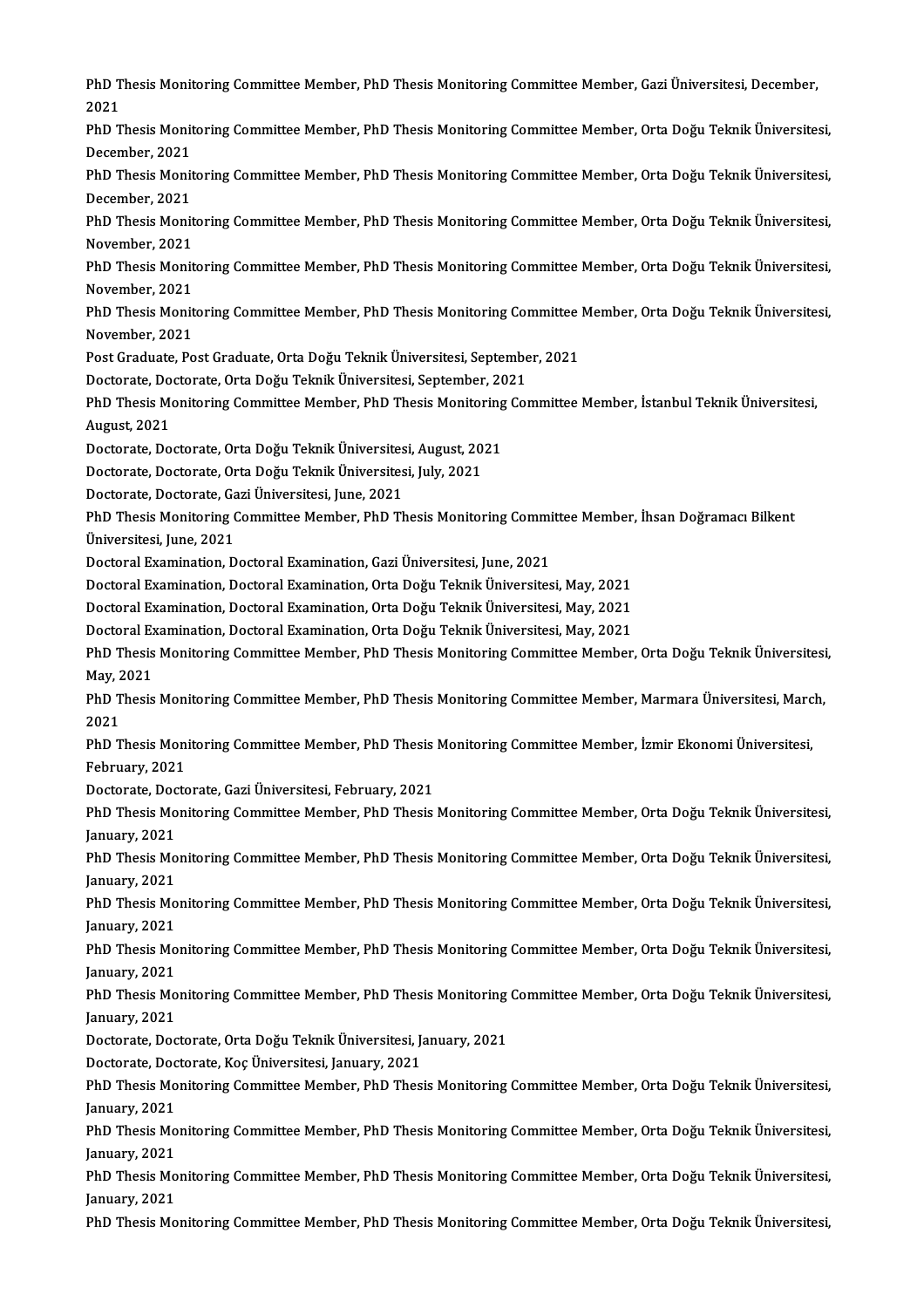January, 2021

January, 2021<br>PhD Thesis Monitoring Committee Member, PhD Thesis Monitoring Committee Member, Orta Doğu Teknik Üniversitesi,<br>Desambar, 2020 January, 2021<br>PhD Thesis Monit<br>December, 2020<br>PhD Thesis Monit PhD Thesis Monitoring Committee Member, PhD Thesis Monitoring Committee Member, Orta Doğu Teknik Üniversite:<br>December, 2020<br>PhD Thesis Monitoring Committee Member, PhD Thesis Monitoring Committee Member, Gazi Üniversitesi, Decen<br>PhD T<br>2020<br>מתח PhD Thesis Monitoring Committee Member, PhD Thesis Monitoring Committee Member, Gazi Üniversitesi, Decem<mark>l</mark><br>2020<br>PhD Thesis Monitoring Committee Member, PhD Thesis Monitoring Committee Member, İhsan Doğramacı Bilkent<br>Ünive 2020<br>PhD Thesis Monitoring Comm<br>Üniversitesi, December, 2020<br>Decteral Examination, Decter PhD Thesis Monitoring Committee Member, PhD Thesis Monitoring Committee Member, İhsan<br>Üniversitesi, December, 2020<br>Doctoral Examination, Doctoral Examination, Orta Doğu Teknik Üniversitesi, November, 2020<br>Doctorate Doctora

Üniversitesi, December, 2020<br>Doctoral Examination, Doctoral Examination, Orta Doğu Teknik Üniversitesi, November, 2020<br>Doctorate, Doctorate, Orta Doğu Teknik Üniversitesi, September, 2020

Doctoral Examination, Doctoral Examination, Orta Doğu Teknik Ünivers<br>Doctorate, Doctorate, Orta Doğu Teknik Üniversitesi, September, 2020<br>Doctorate, Doctorate, Orta Doğu Teknik Üniversitesi, September, 2020<br>Doctorate, Doct

Doctorate, Doctorate, Orta Doğu Teknik Üniversitesi, September, 20<br>Doctorate, Doctorate, Orta Doğu Teknik Üniversitesi, September, 20<br>Doctorate, Doctorate, Orta Doğu Teknik Üniversitesi, August, 2020<br>PhD Thesis Monitoring

Doctorate, Doctorate, Orta Doğu Teknik Üniversitesi, August, 2020

PhD Thesis Monitoring Committee Member, PhD Thesis Monitoring Committee Member, Orta Doğu Teknik Üniversitesi,<br>July, 2020 PhD Thesis Monitoring Committee Member, PhD Thesis Monitoring Committee Member, Orta Doğu Teknik Üniversitesi,<br>July, 2020<br>PhD Thesis Monitoring Committee Member, PhD Thesis Monitoring Committee Member, Orta Doğu Teknik Üni

July, 2020<br>PhD Thesis<br>July, 2020<br>PhD Thesis PhD Thesis Monitoring Committee Member, PhD Thesis Monitoring Committee Member, Orta Doğu Teknik Üniversite<br>July, 2020<br>PhD Thesis Monitoring Committee Member, PhD Thesis Monitoring Committee Member, Gazi Üniversitesi, July

July, 2020<br>PhD Thesis Monitoring Committee Member, PhD Thesis Monitoring Committee Member, Gazi Üniversitesi, July, 2020<br>PhD Thesis Monitoring Committee Member, PhD Thesis Monitoring Committee Member, Orta Doğu Teknik Üniv PhD Thesis Monitoring Committee Member, PhD Thesis Monitoring Committee Member, Gazi Üniversitesi, July, 2020<br>PhD Thesis Monitoring Committee Member, PhD Thesis Monitoring Committee Member, Orta Doğu Teknik Üniversite<br>July PhD Thesis Monitoring Committee Member, PhD Thesis Monitori<br>July, 2020<br>Doctorate, Doctorate, Orta Doğu Teknik Üniversitesi, June, 2020<br>PhD Thesis Monitoring Committee Member, PhD Thesis Monitori

July, 2020<br>Doctorate, Doctorate, Orta Doğu Teknik Üniversitesi, June, 2020<br>PhD Thesis Monitoring Committee Member, PhD Thesis Monitoring Committee Member, Orta Doğu Teknik Üniversitesi, Doctorate, l<br>PhD Thesis<br>June, 2020<br>PhD Thesis PhD Thesis Monitoring Committee Member, PhD Thesis Monitoring Committee Member, Orta Doğu Teknik Üniversite<br>June, 2020<br>PhD Thesis Monitoring Committee Member, PhD Thesis Monitoring Committee Member, İzmir Ekonomi Üniversit

June, 2020<br>PhD Thesis Monitoring Committee Member, PhD Thesis Monitoring Committee Member, İzmir Ekonomi Üniversitesi,<br>June, 2020 PhD Thesis Monitoring Committee Member, PhD Thesis Monitoring Committee Member, İzmir Ekonomi Üniversite<br>June, 2020<br>PhD Thesis Monitoring Committee Member, PhD Thesis Monitoring Committee Member, İhsan Doğramacı Bilkent<br>Ün

June, 2020<br>PhD Thesis Monitoring (<br>Üniversitesi, June, 2020<br>PhD Thesis Monitoring ( PhD Thesis Monitoring Committee Member, PhD Thesis Monitoring Committee Member, İhsan Doğramacı Bilkent<br>Üniversitesi, June, 2020<br>PhD Thesis Monitoring Committee Member, PhD Thesis Monitoring Committee Member, Orta Doğu Tek

Üniversitesi<br>PhD Thesis<br>June, 2020<br>PhD Thesis PhD Thesis Monitoring Committee Member, PhD Thesis Monitoring Committee Member, Orta Doğu Teknik Üniversitesi,<br>June, 2020<br>PhD Thesis Monitoring Committee Member, PhD Thesis Monitoring Committee Member, Orta Doğu Teknik Üni

June, 2020<br>PhD Thesis<br>May, 2020<br>Doctoral Ex PhD Thesis Monitoring Committee Member, PhD Thesis Monitoring Committee Member, Orta Doctoral<br>May, 2020<br>Doctoral Examination, Doctoral Examination, İhsan Doğramacı Bilkent Üniversitesi, April, 2020<br>Doctorate Doctorate Orta

May, 2020<br>Doctoral Examination, Doctoral Examination, İhsan Doğramacı Bilkent Üniversitesi, April, 2020<br>Doctorate, Doctorate, Orta Doğu Teknik Üniversitesi, January, 2020 Doctoral Examination, Doctoral Examination, İhsan Doğramacı Bilkent Ünive<br>Doctorate, Doctorate, Orta Doğu Teknik Üniversitesi, January, 2020<br>Post Graduate, Post Graduate, Orta Doğu Teknik Üniversitesi, January, 2020<br>Post C

Doctorate, Doctorate, Orta Doğu Teknik Üniversitesi, January, 2020<br>Post Graduate, Post Graduate, Orta Doğu Teknik Üniversitesi, January, 2020<br>Post Graduate, Post Graduate, Orta Doğu Teknik Üniversitesi, January, 2020<br>Post Post Graduate, Post Graduate, Orta Doğu Teknik Üniversitesi, January, 2020<br>Post Graduate, Post Graduate, Orta Doğu Teknik Üniversitesi, January, 2020<br>Post Graduate, Post Graduate, Orta Doğu Teknik Üniversitesi, September,

Post Graduate, Post Graduate, Orta Doğu Teknik Üniversitesi, January, 2020<br>Post Graduate, Post Graduate, Orta Doğu Teknik Üniversitesi, September, 2019<br>Post Graduate, Post Graduate, Orta Doğu Teknik Üniversitesi, September

Post Graduate, Post Graduate, Orta Doğu Teknik Üniversitesi, September, 2019

Post Graduate, Post Graduate, İhsan Doğramacı Bilkent Üniversitesi, May, 2019

Post Graduate, Post Graduate, İzmir Yüksek Teknoloji Enstitüsü, June, 2019<br>Post Graduate, Post Graduate, İhsan Doğramacı Bilkent Üniversitesi, May, 2019<br>Award, Balcıoğlu 4T Design Research Award for Best Paper , 4t Design Post Graduate, Post Graduate, İhsan Doğramacı Bilkent Üniversitesi,<br>Award, Balcıoğlu 4T Design Research Award for Best Paper , 4t Des:<br>Doctorate, Doctorate, Orta Doğu Teknik Üniversitesi, January, 2019<br>Aurard, Docian Turke Award, Balcıoğlu 4T Design Research Award for Best Paper , 4t Design and Design History Societ<br>Doctorate, Doctorate, Orta Doğu Teknik Üniversitesi, January, 2019<br>Award, Design Turkey 2018 Endüstriyel Tasarım Ödülleri, TC T

Doctorate, Doctorate, Orta Doğu Teknik Üniversitesi, January, 2019<br>Award, Design Turkey 2018 Endüstriyel Tasarım Ödülleri, TC Ticaret |<br>Doctorate, Doctorate, Orta Doğu Teknik Üniversitesi, February, 2018<br>Compatition, TÜBİT

Award, Design Turkey 2018 Endüstriyel Tasarım Ödülleri, TC Ticaret Bakanlığı, November, 2018<br>Doctorate, Doctorate, Orta Doğu Teknik Üniversitesi, February, 2018<br>Competition, TÜBİTAK2238B Girişimcilik ve Yenilikçilik Yarışm Docto<br>Comp<br>2016<br>Augus Competition, TÜBİTAK2238B Girişimcilik ve Yenilikçilik Yarışmaları Programı, Middle East Tech<br>2016<br>Award, Serhat Özyar Yılın Bilim İnsanı Ödülü 2016, Orta Doğu Teknik Üniversitesi, April, 2016<br>Competition, MOSDER 6, Ulugal

2016<br>Award, Serhat Özyar Yılın Bilim İnsanı Ödülü 2016, Orta Doğu Teknik Üniversitesi, April, 2016<br>Competition, MOSDER 6. Ulusal Ev Mobilyaları Tasarım Yarışması, Middle East Technical University, September, 2010

## Taught Courses And Trainings

Hasdoğan G.F., Korkut F., Börekçi N.A.G.Z., Design Thinking for Non-designers Workshop, 2019 - 2019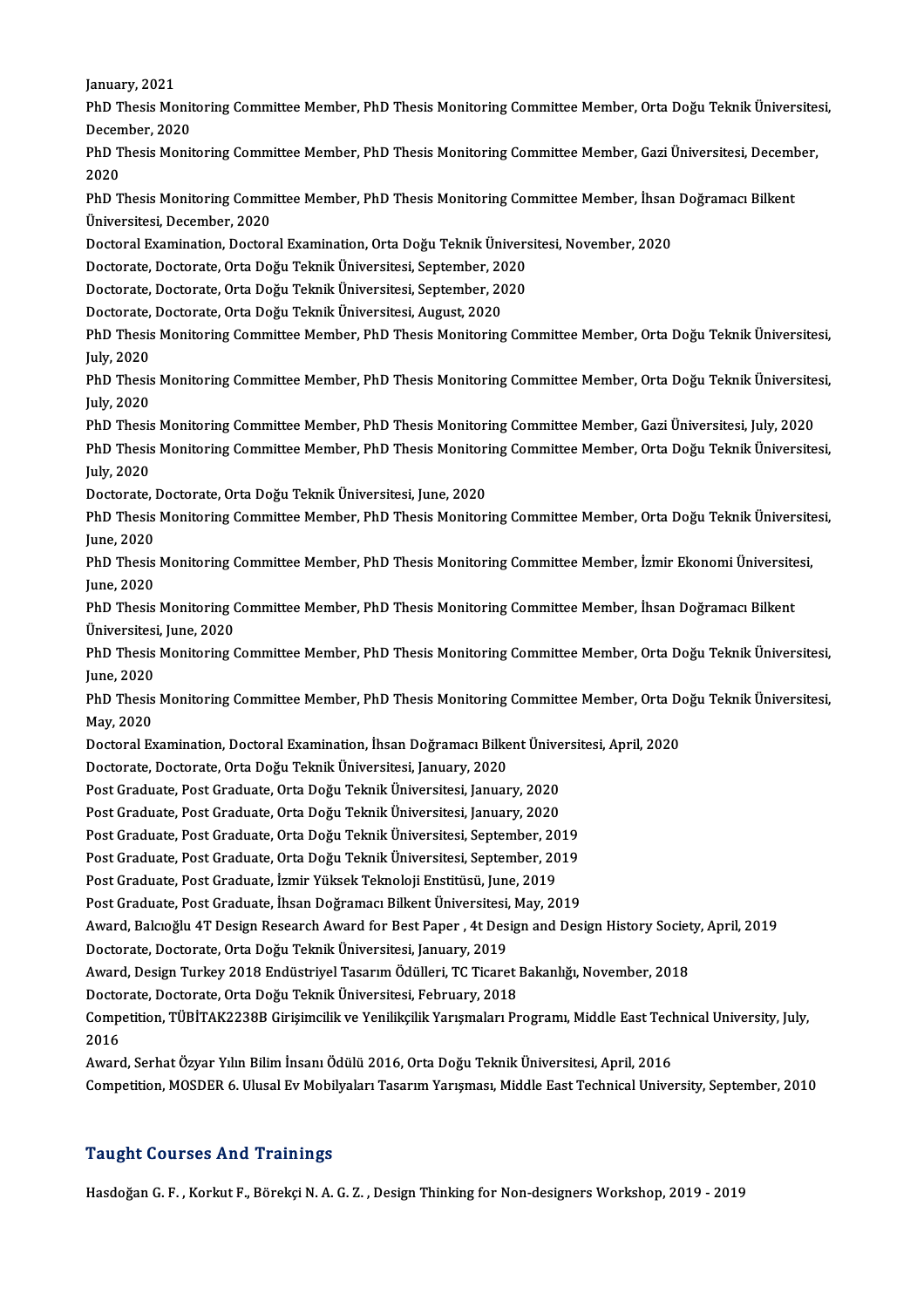#### Designed Programs

Designed Programs<br>Şener Pedgley B., Börekçi N. A. G. Z. , Pedgley O. F. , Ünlü C. E. , Hekkert P., Diehl J., Kuijer L., Undergraduate Double Major,<br>Birbirine Beğlı Çeklu Dinlama, ODTÜ TUDelft Etkilesim isin Tasarım Uluslar Biosignod 110gi dino<br>Sener Pedgley B., Börekçi N. A. G. Z. , Pedgley O. F. , Ünlü C. E. , Hekkert P., Diehl J., Kuijer L., Undergraduate Doul<br>Birbirine Bağlı Çoklu Diploma, ODTÜ-TUDelft Etkileşim için Tasarım Uluslararası Şener Pedgley B., Börekçi N. A. G. Z. , Pedgley O. F. , Ünlü C. E. , Hekkert P., Diehl J., Kuijer L., Undergraduate Double M<br>Birbirine Bağlı Çoklu Diploma, ODTÜ-TUDelft Etkileşim için Tasarım Uluslararası Ortak Yüksek Lisa Birbirine Bağlı Çoklu Diploma, ODTÜ-TUDelft Etkileşim için Tasarım Uluslararası Ortak Yüksek Lisans Programı<br>[International METU-TUDelft Joint Master of Science Programme for Design Research for Interaction], 2008 - 201<br>Ha [International METU-TUDelft Joint Ma<br>Hasdoğan G. F. , Korkut F., Ünlü C. E. ,<br>Doktora Programı, 2004 - Continues

## Articles Published in Journals That Entered SCI, SSCI and AHCI Indexes

- rticles Published in Journals That Entered SCI, SSCI and AHCI Indexes<br>I. Correlation between idea generation effort and resulting design solution success: An empirical study<br>using PNEV as a now assessment technique Except as nonce in journals that since or<br>Correlation between idea generation effort<br>using RNEV as a new assessment technique Correlation between idea<br>using RNEV as a new asse<br>Bayırlı Ü., BÖREKÇİ N. A. G. Z.<br>Thinking Skills and Creativity using RNEV as a new assessment technique<br>Bayırlı Ü., BÖREKÇİ N. A. G. Z.<br>Thinking Skills and Creativity, vol.44, 2022 (Journal Indexed in SSCI)<br>Construing seleurs using repertery grid technique: An idiogr Bayırlı Ü., BÖREKÇİ N. A. G. Z.<br>Thinking Skills and Creativity, vol.44, 2022 (Journal Indexed in SSCI)<br>II. Construing colours using repertory grid technique: An idiographic approach in colour perception<br>Akbay S. Böreksi N.
- Thinking Skills and Creativit<br>Construing colours usin<br>Akbay S., Börekçi N. A. G. Z.<br>COLOP PESEAPCH AND AP Construing colours using repertory grid technique: An idiographical<br>Akbay S., Börekçi N. A. G. Z.<br>COLOR RESEARCH AND APPLICATION, 2021 (Journal Indexed in SCI)<br>Consent Development for Vehisle Design Education Projects G Akbay S., Börekçi N. A. G. Z.<br>COLOR RESEARCH AND APPLICATION, 2021 (Journal Indexed in SCI)<br>III. Concept Development for Vehicle Design Education Projects Carried Out in Collaboration with<br>Industry
- COLOR RE<br>Concept |<br>Industry<br>PÖPEKCL! Concept Development for Vehicle Design Ed<br>Industry<br>BÖREKÇİ N. A. G. Z. , KAYGAN P., HASDOĞAN G. F.<br>Presedia CIPP vel 50 nn 751 759 2016 (Jaurnal

I<mark>ndustry</mark><br>BÖREKÇİ N. A. G. Z. , KAYGAN P., HASDOĞAN G. F.<br>Procedia CIRP, vol.50, pp.751-758, 2016 (Journal Indexed in SCI)<br>USACE OF DESICN THINKING TACTICS AND IDEA GENERA

BÖREKÇİ N. A. G. Z. , KAYGAN P., HASDOĞAN G. F.<br>Procedia CIRP, vol.50, pp.751-758, 2016 (Journal Indexed in SCI)<br>IV. USAGE OF DESIGN THINKING TACTICS AND IDEA GENERATION STRATEGIES IN A BRAINSTORMING<br>SESSION Procedia <mark>()</mark><br>USAGE OI<br>SESSION<br>Bëneksi N USAGE OF DESI<br>SESSION<br>Börekçi N. A. G. Z.<br>METU JOUPNAL O

SESSION<br>Börekçi N. A. G. Z.<br>METU JOURNAL OF THE FACULTY OF ARCHITECTURE, vol.32, pp.1-17, 2015 (Journal Indexed in AHCI) Börekçi N. A. G. Z.<br>METU JOURNAL OF THE FACULTY OF ARCHITECTURE, vol.32, pp.1-17, 2015 (Journal Indexed in AH)<br>V. AREAS OF EXPERTISE, TYPES OF SERVICES GIVEN AND CLIENT INDUSTRIES OF DESIGN<br>CONSULTANCY FIPMS IN TURKEY

METU JOURNAL OF THE FACULTY OF A<br>AREAS OF EXPERTISE, TYPES OF S<br>CONSULTANCY FIRMS IN TURKEY AREAS OF EXPERTISE, TYPE<br>CONSULTANCY FIRMS IN TU<br>Alparslan M., Borekci N. A. G. Z.<br>METU JOUPNAL OF THE FACUL CONSULTANCY FIRMS IN TURKEY<br>Alparslan M., Borekci N. A. G. Z.<br>METU JOURNAL OF THE FACULTY OF ARCHITECTURE, vol.28, pp.131-146, 2011 (Journal Indexed in AHCI)<br>The 16 subes game for shildren who are visually impaired Alparslan M., Borekci N. A. G. Z.<br>METU JOURNAL OF THE FACULTY OF ARCHITECTURE, vol.28, pp.13<br>VI. The 16 cubes game for children who are visually impaired<br>Eugene N. A. C. Z., Demirken H.

METU JOURNAL OF THE FACULT<br>The 16 cubes game for childi<br>Evyapan N. A. G. Z. , Demirkan H.<br>JOUPNAL OF VISUAL IMPAIPMEN VI. The 16 cubes game for children who are visually impaired<br>Evyapan N. A. G. Z. , Demirkan H.<br>JOURNAL OF VISUAL IMPAIRMENT & BLINDNESS, vol.94, pp.396-399, 2000 (Journal Indexed in SSCI)

## Articles Published in Other Journals

I. Middle East Technical University and the "Middle-East" Ecole in Industrial Design Education: A Case of Turkey's Modernization Bordering the Local and the Foreign Hasdoğan G.F., Korkut F., Börekçi N.A.G.Z. of Turkey's Modernization Bordering the Local and the Foreign<br>Hasdoğan G. F. , Korkut F., Börekçi N. A. G. Z.<br>Tasarım + Kuram, vol.17, no.4, pp.29-64, 2021 (National Refreed University Journal)<br>Dosian Diversence Heing the II. Design Divergence Using the Morphological Chart<br>Börekçi N. A. G. Z. Tasarım + Kuram<br>Design Diverger<br>Börekçi N. A. G. Z.<br>Design and Techn

Design and Technology Education: An International Journal, vol.23, pp.61-85, 2018 (Refereed Journals of Other Institutions) Design and Technology Education: An International Journal, vol.23, pp.61-85, 2018 (Refereed Journals of Other<br>Institutions)<br>III. Visual Thinking Styles and Idea Generation Strategies Employed in Visual Brainstorming Sessio

Institutions)<br>Visual Thinking<br>Börekçi N. A. G. Z.<br>Design and Techn Visual Thinking Styles and Idea Generation Strategies Employed in Visual Brainstorming Sessions<br>Börekçi N. A. G. Z.<br>Design and Technology Education: An International Journal, vol.22, pp.1-19, 2017 (Refereed Journals of Oth

Börekçi N. A. G. Z.<br>Design and Technology Education: An International Journal, vol.22, pp.1-19, 2017 (Refereed Journals of Other<br>Institutions) Design and Technology Education: An International Journal,<br>Institutions)<br>IV. Endüstri Ürünleri Tasarımı ve Ürün Geliştirme Süreci<br>PÖPEKÇİ N A C 7

Institutions)<br><mark>Endüstri Ürünler</mark><br>BÖREKÇİ N. A. G. Z.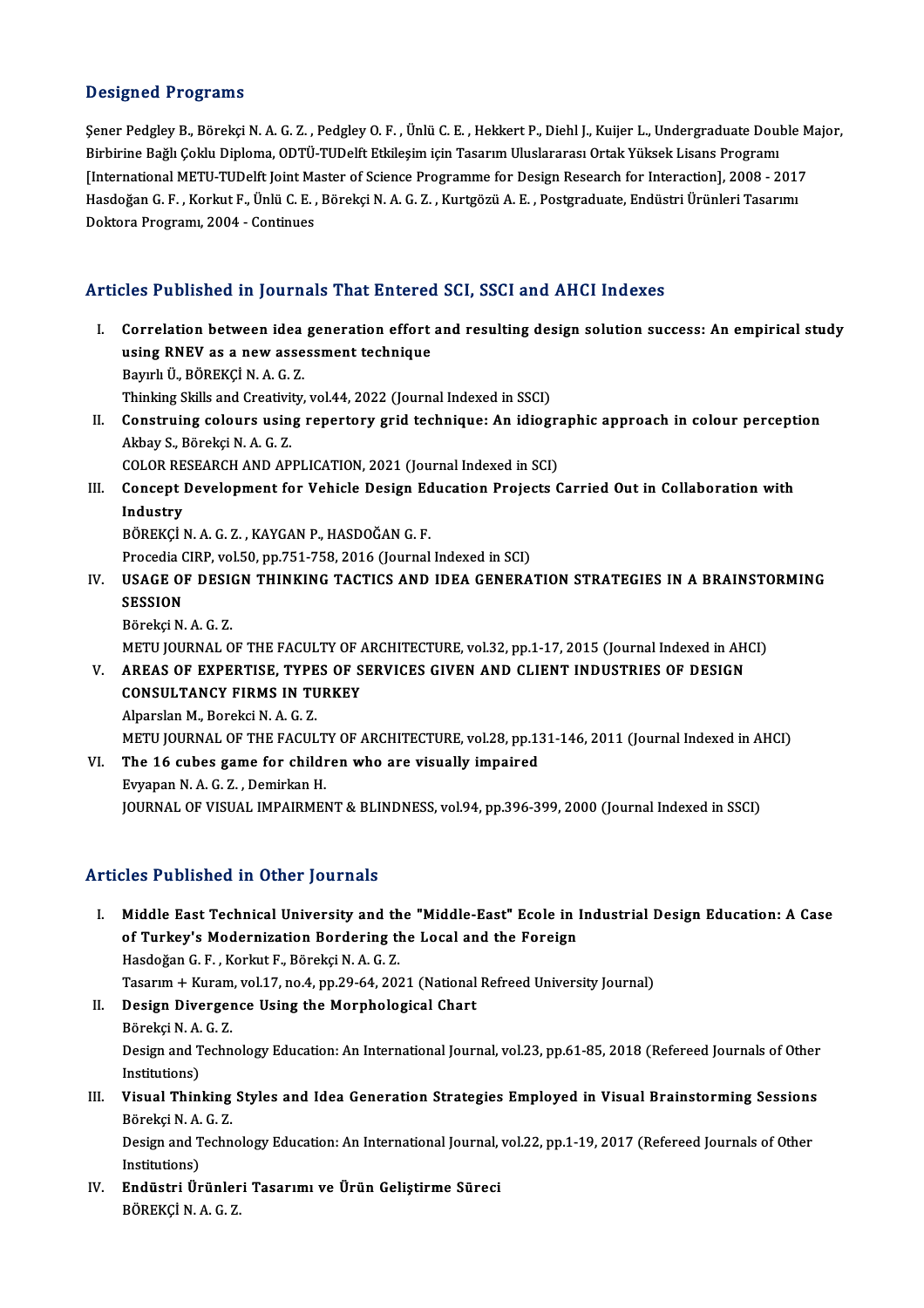ODTÜ'lüler Bülteni, pp.38-39, 2011 (National Non-Refereed Journal)<br>Celeseğin Banyosuna Cünsel Yansımalar

- V. Geleceğin Banyosuna Güncel Yansımalar ODTÜ'lüler Bülteni,<br>Geleceğin Banyos<br>BÖREKÇİ N.A.G.Z.<br>Panyo ! Mutfak nn Geleceğin Banyosuna Güncel Yansımalar<br>BÖREKÇİ N. A. G. Z.<br>Banyo+Mutfak, pp.200-207, 2011 (National Non-Refereed Journal)<br>Tasanıma: Göründen Casuk Ününlerinde ve Quunsaklande Gü BÖREKÇİ N. A. G. Z.<br>Banyo+Mutfak, pp.200-207, 2011 (National Non-Refereed Journal)<br>VI. Tasarımcı Gözünden Çocuk Ürünlerinde ve Oyuncaklarda Güvenlik Standartları<br>PÖPEKÇİ N. A. G. Z
- Banyo+Mutfak, pp.<br><mark>Tasarımcı Gözüne</mark><br>BÖREKÇİ N. A. G. Z.<br>Tasarım Merkezi De Tasarımcı Gözünden Çocuk Ürünlerinde ve Oyuncaklarda Güvenlik<br>BÖREKÇİ N. A. G. Z.<br>Tasarım Merkezi Dergisi, pp.68-73, 2007 (National Non-Refereed Journal)<br>İki Ürün Değerlendirmesi Kullanım Sonaryesu Fiziksel Etkilesim v. BÖREKÇİ N. A. G. Z.<br>Tasarım Merkezi Dergisi, pp.68-73, 2007 (National Non-Refereed Journal)<br>VII. İki Ürün Değerlendirmesi Kullanım Senaryosu Fiziksel Etkileşim ve Çözüm<br>PÖREKÇİ N.A.C. Z
- Tasarım Merkezi Dergisi, pp.68-73, 2007 (National Non-Refereed Journal)<br>İki Ürün Değerlendirmesi Kullanım Senaryosu Fiziksel Etkileşim v<br>BÖREKÇİ N. A. G. Z.<br>Tasarım Merkezi Dergisi, pp.92-93, 2006 (National Non-Refereed Jo İki Ürün Değerlendirmesi Kullanım Senaryosu Fiziksel Etkileşim v<br>BÖREKÇİ N. A. G. Z.<br>Tasarım Merkezi Dergisi, pp.92-93, 2006 (National Non-Refereed Journal)

## Books&Book Chapters

- I. Proceedings of DRS Learn X Design 2019: Insider Knowledge Börekçin.<br>Börekçi N. A. G. Z. (Editor), Özgen Koçyıldırım D. (Editor), Korkut F. (Editor), Jones D. (Editor)<br>METU Department of Industrial Design. ( Design Bossarsh Sosisty U. Ankara, 2010 Proceedings of DRS Learn X Design 2019: Insider Knowledge<br>Börekçi N. A. G. Z. (Editor), Özgen Koçyıldırım D. (Editor), Korkut F. (Editor), Jones D<br>METU Department of Industrial Design / Design Research Society, UK, Ankara, Börekçi N. A. G. Z. (Editor), Özgen Koçyıldırım D. (Editor), Korkut F. (Editor), J<br>METU Department of Industrial Design / Design Research Society, UK, Ankara<br>II. UTAK 2016 Bildiri Kitabı: Sorumluluk, Bağlam, Deneyim ve Tas
- METU Department of Industrial Design / Design Research Society, UK, Ankar<br>UTAK 2016 Bildiri Kitabı: Sorumluluk, Bağlam, Deneyim ve Tasarım<br>Özgen Koçyıldırım D. (Editor), Börekçi N. A. G. Z. (Editor), Günay A. (Editor)<br>ODTÜ UTAK 2016 Bildiri Kitabı: Sor<br>Özgen Koçyıldırım D. (Editor), Bö<br>ODTÜ Basım İşliği, Ankara, 2016

## 0DTÜ Basım İşliği, Ankara, 2016<br>Refereed Congress / Symposium Publications in Proceedings

efereed Congress / Symposium Publications in Proceedings<br>I. Collaboration Practices in Industrial Design Education The Case of METU From a Historical<br>Perspective 1981-2021 Perspective, 1981-2021<br>Perspective, 1981-2021<br>Përskej N.A.C.Z. Heedeës Perspective, 1981-2021<br>Börekçi N. A. G. Z. , Hasdoğan G. F. , Korkut F.

Perspective, 1981-2021<br>Börekçi N. A. G. Z. , Hasdoğan G. F. , Korkut F.<br>DRS Learn X Design 2021 6th International Conference for Design Education Researchers, Jinan, China, 24 - 26<br>Sontember 2021, vol 2, nn 280, 294. Börekçi N. A. G. Z. , Hasdoğan G. F. , J<br>DRS Learn X Design 2021 6th Intern<br>September 2021, vol.2, pp.380-394<br>Track 04: Callaboration in Desi DRS Learn X Design 2021 6th International Conference for Design Education Researchers, Jinan, China, 24<br>September 2021, vol.2, pp.380-394<br>II. Track 04: Collaboration in Design Education Theoretical and Methodological Frame

- September 2021, vol.2, pp.380-394<br>Track 04: Collaboration in Design Education<br>Learning Through and From Partnerships<br>Pëneksi N.A.C.7, Korkut E. Heedeëen C.E. Track 04: Collaboration in Design Educ<br>Learning Through and From Partnersh<br>Börekçi N. A. G. Z. , Korkut F., Hasdoğan G. F.<br>DPS Learn Y Design 2021 6th International ( Learning Through and From Partnerships<br>Börekçi N. A. G. Z. , Korkut F., Hasdoğan G. F.<br>DRS Learn X Design 2021 6th International Conference for Design Education Researchers, Jinan, China, 24 - 26<br>Sentember 2021, vol 2, nr Börekçi N. A. G. Z. , Korkut F., Hasdo<br>DRS Learn X Design 2021 6th Intern<br>September 2021, vol.2, pp.322-326<br>Jinan 2021: Engaging with Chall DRS Learn X Design 2021 6th International Conference for Design Education Researchers, Jinan, China, 24 - 26<br>September 2021, vol.2, pp.322-326<br>III. Jinan 2021: Engaging with Challenges in Design Education 6th International
- September 2021, vol.2, pp.322-326<br>III. Jinan 2021: Engaging with Challenges in Design Education 6th International Conference for Design<br>Education Researchers: DRS Learn X Design 2021 Jinan 2021: Engaging with Challenges in Design<br>Education Researchers: DRS Learn X Design 202<br>Bohemia E., Nielsen L. M. , Börekçi N. A. G. Z. , Zhang Y.<br>DPS Learn X Design 2021 6th International Conferenc DRS Learn X Design 2021 6th International Conference for Design Education Researchers, Jinan, China, 24 - 26<br>September 2021, vol.1, pp.3-29 Bohemia E., Nielsen L. M. , Börel<br>DRS Learn X Design 2021 6th In<br>September 2021, vol.1, pp.3-29<br>Ankara 2019 – Insider Knou IV. DRS Learn X Design 2021 6th International Conference for Design Education Researchers, Jinan, China, 24 -<br>September 2021, vol.1, pp.3-29<br>IV. Ankara 2019 – Insider Knowledge Reflections on the Fifth International Confer
- September 2021, vol.1, pp.<br>Ankara 2019 Insider<br>Education Researchers<br>Përeksi N.A.C.7 Kerlut Ankara 2019 – Insider Knowledge Reflection<br>Education Researchers<br>Börekçi N. A. G. Z. , Korkut F., Özgen Koçyıldırım D.<br>DPS Learn Y Design 2021 6th International Confor

Education Researchers<br>Börekçi N. A. G. Z. , Korkut F., Özgen Koçyıldırım D.<br>DRS Learn X Design 2021 6th International Conference for Design Education Researchers, Jinan, China, 24 - 26<br>Sentember 2021, vol 2, nn 20, 24 Börekçi N. A. G. Z. , Korkut F., Özg<br>DRS Learn X Design 2021 6th Int<br>September 2021, vol.2, pp.30-34<br>TASARIM SÜRECİNDE KULLAL DRS Learn X Design 2021 6th International Conference for Design Education Researchers, Jinan, China,<br>September 2021, vol.2, pp.30-34<br>V. TASARIM SÜRECİNDE KULLANILAN FİKİR GELİŞTİRME YÖNTEMLERİNİN ETKİSİNİ NİCELİK<br>VÖNÜNDEN

- September 2021, vol.2, pp.30-34<br>TASARIM SÜRECİNDE KULLANILAN FİKİR GELİŞTİRME YÖNTEMLE<br>YÖNÜNDEN DEĞERLENDİRMEK İÇİN BİR ÖLÇÜM TEKNİĞİ ÖNERİSİ<br>Ravul Ü. Böneksi N A G 7 TASARIM SÜRECİNDE KU<br>YÖNÜNDEN DEĞERLEND<br>Bayırlı Ü., Börekçi N. A. G. Z.<br>UTAK 2020 Dördüngü Uluca Bayırlı Ü., Börekçi N. A. G. Z.<br>UTAK 2020 Dördüncü Ulusal Tasarım Araştırmaları Konferansı, Ankara, Turkey, 8 - 10 September 2020, pp.1-18
- Bayırlı Ü., Börekçi N. A. G. Z.<br>UTAK 2020 Dördüncü Ulusal Tasarım Araştırmaları Konferansı, Ankara, Turkey, 8 10 Septem<br>VI. Morphological Exploration of the Turkish Tea Glass for Engaging Design Solutions<br>Pöreksi N. A. G UTAK 2020 Dördüncü Ulusal<br>Morphological Exploratio<br>Börekçi N. A. G. Z. , Korkut F.<br>DPS 2020 International Cont Morphological Exploration of the Turkish Tea Glass for Engaging Design Solu<br>Börekçi N. A. G. Z. , Korkut F.<br>DRS 2020 International Conference: Synergy, 11 - 14 August 2020, vol.5, pp.2284-2302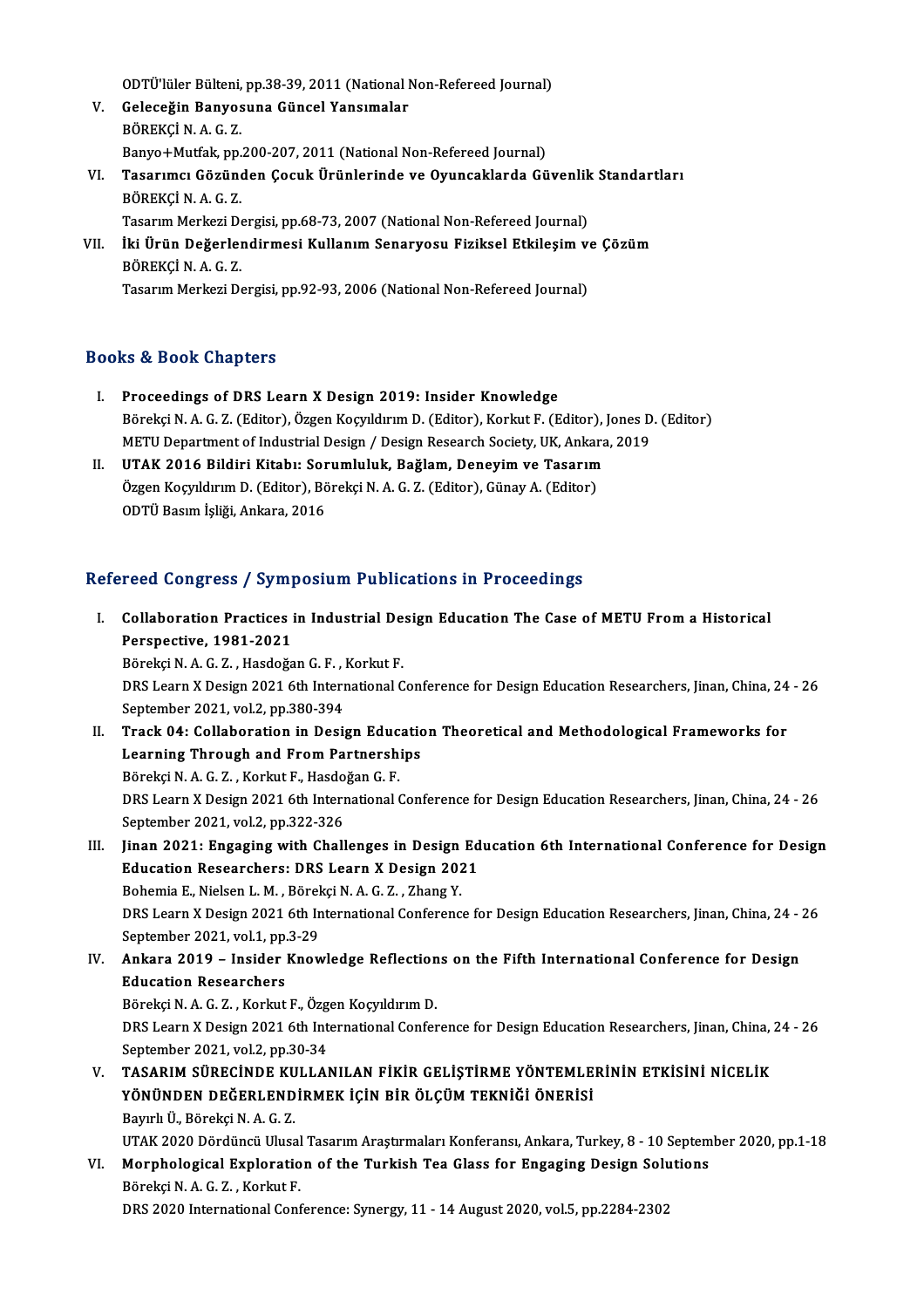| VII.   | Idea Generation Using the Fictionation Design Tool in an Interactive Prototyping Course for                   |
|--------|---------------------------------------------------------------------------------------------------------------|
|        | <b>Industrial Designers</b>                                                                                   |
|        | Bayırlı Ü., Paksoy İ. Y., Börekçi N. A. G. Z.                                                                 |
|        | Senses & Sensibility 2019 Lost in (G)Localization, UNIDCOM/IADE 10th Biennial International Conference in     |
|        | Design, Lisbon, Portugal, 27 - 29 November 2019, pp.1-14                                                      |
| VIII.  | Açık Hava Atık Toplama Birimleri Fikirlerinin Geliştirilmesinde Tasarım Odaklı Düşüncenin Kullanımı           |
|        | Börekçi N. A. G. Z., Derviş B.                                                                                |
|        | 5. Uluslararası Mobilya Kongresi, Eskişehir, Turkey, 1 - 04 November 2018, pp.465-480                         |
| IX.    | Tasarım Yaklaşımı ve Tasarım Odaklı Düşünme                                                                   |
|        | BÖREKÇİNAGZ                                                                                                   |
|        | TÜBİTEM 2018 2. Türkiye Bilim ve Teknoloji Merkezleri Konferansı, Bursa, Turkey, 11 - 12 September 2018       |
| X.     | Endüstriyel Tasarım Eğitiminde Temsil Araçlarının Kullanımı ve Proje Geliştirme Süreci Üzerine                |
|        | Değerlendirme                                                                                                 |
|        | KARADOĞANER A, BÖREKÇİ N. A. G. Z.                                                                            |
|        | UTAK 2018 Üçüncü Ulusal Tasarım Araştırmaları Konferansı, Ankara, Turkey, 12 September 2018 - 14 September    |
|        | 2108, pp 511-528                                                                                              |
| XI.    | Çocuk ve Robotik Oyuncak Etkileşimini Belirleyen Unsurlar Üzerine Bir Araştırma                               |
|        | Dönmez Y., BÖREKÇİ N. A. G. Z.                                                                                |
|        | UTAK 2018 Üçüncü Ulusal Tasarım Araştırmaları Konferansı, Ankara, Turkey, 12 - 14 September 2018, pp.447-465  |
| XII.   | Ürün ve Kullanıcı Etkileşiminde Olumlu Duyusal Deneyimler için Malzeme Seçimi                                 |
|        | DERVIŞ B., BÖREKÇİ N. A. G. Z.                                                                                |
|        | UTAK 2018 Üçüncü Ulusal Tasarım Araştırmaları Konferansı, Ankara, Turkey, 12 - 14 September 2018, pp.253-275  |
| XIII.  | "Wow He Is Talking!" A Study on Intrinsic Motivations for Child-Robotic Toy Interactions                      |
|        | Dönmez Y., Börekçi N. A. G. Z., Gielen M.                                                                     |
|        | IDC2018, 17th ACM Conference on Interaction Design and Children, Oslo, Norway, 19 - 22 June 2018, pp.349-356  |
| XIV.   | Tasarım Düşüncesinde Çizimin Yeri ve Tasarm Sürecinde Kullanılan Çizim Çeşitleri                              |
|        | BÖREKÇİNAGZ                                                                                                   |
|        | TÜBİTAK Bilim Genç Bilim Söyleşileri, Konya, Turkey, 15 December 2017                                         |
| XV.    | Collaborating with External Partners in Industrial Design Education: A Review of Success Factors              |
|        | Börekçi N.A.G.Z., Korkut F.                                                                                   |
|        | Papers from the LearnXDesign London 2017 Conference, London, United Kingdom, 28 - 30 June 2017, pp.183-190    |
| XVI.   | Ev Tipi Medikal Cihazların Kullanım Bağlamına Yönelik Etkenler Üzerine Bir Çalışma                            |
|        | AYDIN M., BÖREKÇİ N. A. G. Z.                                                                                 |
|        | UTAK2016 İkinci Ulusal Tasarım Araştırmaları Konferansı, Ankara, Turkey, 21 - 23 September 2016, pp.69-87     |
| XVII.  | Tarihi Kent Dokusunu Yansıtan Kent Mobilyası Ailesi Çalıştayı Sonuçlarının Sunumu                             |
|        | BÖREKÇİ N. A. G. Z., Hoşgün Soylu M.                                                                          |
|        | TMMOB Mimarlar Odası Ankara Şubesi Mimarlık Haftası 2016 Çalıştayları, Ankara, Turkey, 05 November 2016       |
| XVIII. | Visual Thinking Styles and Idea Generation Strategies Employed in Visual Brainstorming Sessions               |
|        | BÖREKÇİNAGZ                                                                                                   |
|        | DRS2016 The 50th Anniversary DRS Conference, Brighton, United Kingdom, 27 - 30 June 2016, vol.2, pp.795-812   |
| XIX.   | Project Development Levels and Team Characteristics in Design Education                                       |
|        | BÖREKÇİNAGZ                                                                                                   |
|        | 3rd International Conference for Design Education Researchers, Şikago, United States Of America, 28 - 30 June |
|        | 2015, vol 1, pp 264-277                                                                                       |
| XX.    | Beyin Fırtınası Yöntemiyle Ambalaj Tasarımına Yönelik Çözüm Alanları Önerilmesinde İzlenen                    |
|        | Düşünce Taktikleri ve Stratejiler                                                                             |
|        | BÖREKÇİNAGZ                                                                                                   |
|        | UTAK 2014: Eğitim, Araştırma, Meslek ve Sosyal Sorumluluk, Ankara, Turkey, 10 - 12 September 2014             |
| XXI.   | Kent Merkezi Kızılay da Kent Objeleri Ürün Ailesi Çalıştayı                                                   |
|        | BÖREKÇİ N. A. G. Z., Hoşgün Soylu M.                                                                          |
|        | TMMOB Mimarlar Odası Ankara Şubesi Mimarlık Şenliği, Ankara, Turkey, 9 - 13 October 2008                      |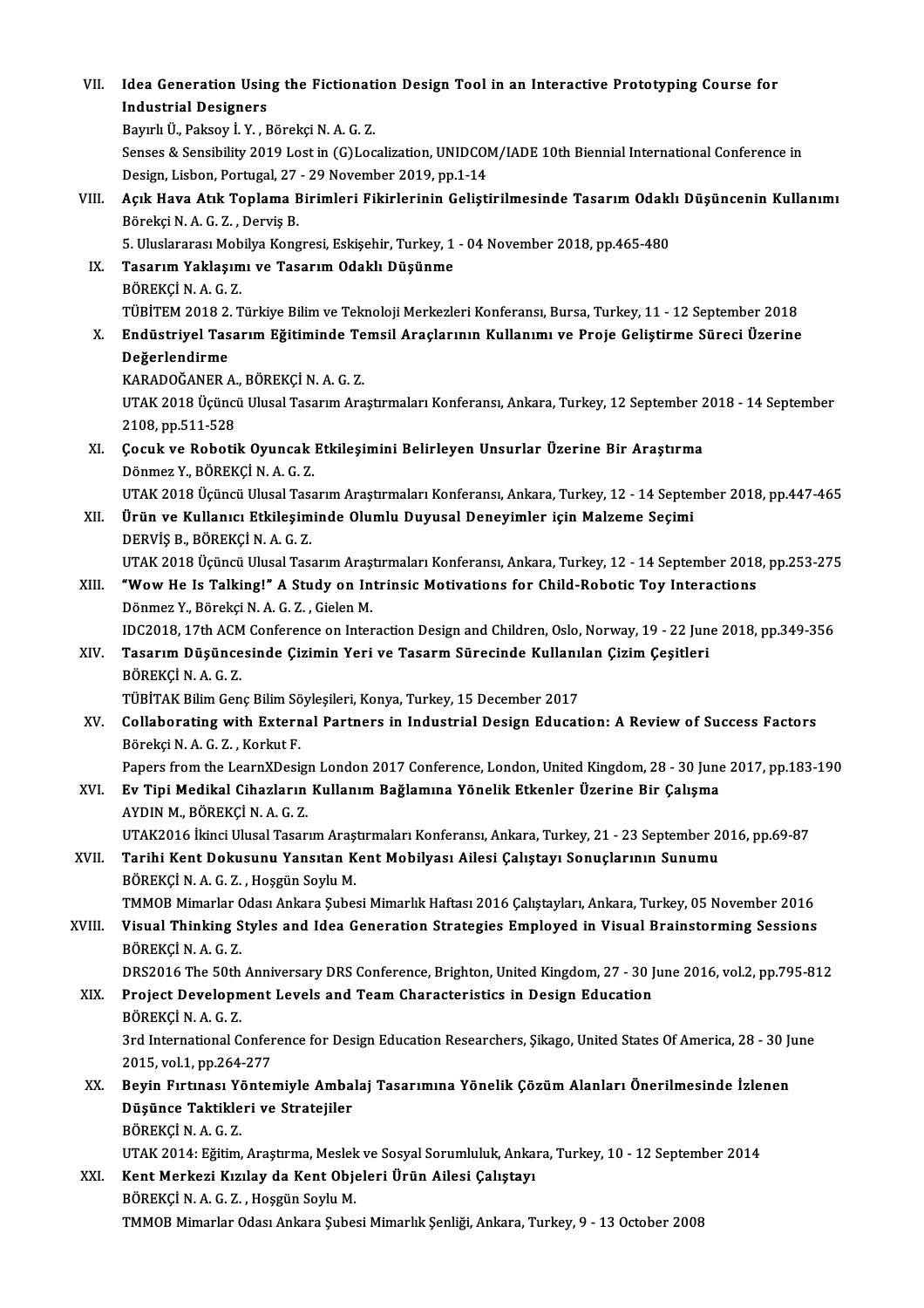| XXII.   | An Analysis of Public Use Bicycle Systems from a Product Service System Perspective                                                            |
|---------|------------------------------------------------------------------------------------------------------------------------------------------------|
|         | Keskin D., Brezet H. C., BÖREKÇİ N. A. G. Z., Diehl J. C.                                                                                      |
|         | Tools and Methods of Competitive Engineering, Delft, Netherlands, 21 - 25 April 2008, vol.2, pp.1113-1122                                      |
| XXIII.  | Görme Engelli Çocuklar için Oyuncak Tasarımı                                                                                                   |
|         | BÖREKÇİNAGZ                                                                                                                                    |
|         | Sanat ve Sosyal Adanmışlık: Uluslararası Sempozyum, Atölye ve Sanat Etkinlikleri, Ankara, Turkey, 1 - 03 May 2002,                             |
|         | pp 57-64                                                                                                                                       |
| XXIV.   | Tasarımların Korunmasında Türkiye Deneyimi ve Yeni Ulusal Düzenleme için Bir Çerçeve Önerisi<br>KORKUT F., HASDOĞAN G. F., BÖREKÇİ N. A. G. Z. |
|         | Türkiye'de Tasarımı Tartışmak: III. Ulusal Tasarım Kongresi Bildiri Kitabı, İstanbul, Turkey, 19 - 22 June 2006,                               |
|         | pp 384-391                                                                                                                                     |
| XXV.    | Endüstri Destekli Eğitim Projelerinde Tasarım Sürecini Etkileyen Faktörler: Öğrenci                                                            |
|         | Değerlendirmesine Dayalı Bir Vaka Çalışması                                                                                                    |
|         | Hasdoğan G.F., Börekçi N.A.G.Z., Korkut F.                                                                                                     |
|         | Türkiye'de Tasarımı Tartışmak: III. Ulusal Tasarım Kongresi Bildiri Kitabı, İstanbul, Turkey, 19 - 22 June 2006,                               |
|         | pp.96-107                                                                                                                                      |
| XXVI.   | Implications of Collaboration with Industry for Educational Strategies in Industrial Design The                                                |
|         | <b>Graduation Project Course</b>                                                                                                               |
|         | Börekçi N. A. G. Z., Korkut F., Hasdoğan G. F.                                                                                                 |
|         | CLTAD 3rd International Conference: Enhancing Curricula, London, United Kingdom, 1 - 03 June 2006, pp.137-159                                  |
| XXVII.  | Understanding user experience for scenario building: A case in public transport design                                                         |
|         | HASDOĞAN G. F., BÖREKÇİ N. A. G. Z., KORKUT F.                                                                                                 |
|         | International Conference on Contemporary Ergonomics, Cambridge, United Kingdom, 4 - 06 April 2006, pp.189-                                     |
|         | 193                                                                                                                                            |
| XXVIII. | Understanding user experience for scenario building: A case in public transportation design                                                    |
|         | HASDOĞAN G.F., BÖREKÇİ N.A.G.Z., KORKUT F.                                                                                                     |
|         | Contemporary Ergonomics 2006, Loughborough, United Kingdom, 4 - 06 April 2006, pp.189-193                                                      |
| XXIX.   | Glass Packaging for Food and Beverage Products Design Process and Innovation Strategies in an                                                  |
|         | <b>Educational Project</b>                                                                                                                     |
|         | BÖREKÇİN A G Z , KORKUT F , HASDOĞAN G F                                                                                                       |
|         | IV. International Packaging Congress and Exhibition-Presentations, İzmir, Turkey, 8 - 11 December 2005, vol.2,                                 |
|         | pp.637-646                                                                                                                                     |
| XXX.    | Evrensel Tasarım İlkelerini Empati Kurma Yöntemi ile Anlama ODTÜ Mimarlık Fakültesi nde Bir                                                    |
|         | Çalışma                                                                                                                                        |
|         | BÖREKÇİNAGZ                                                                                                                                    |
|         | Goethe Institut ve Ankara Mimarlar Odası: Mimaride Yenilikler Kolokiyumu, Ankara, Turkey, 03 December 2005                                     |
| XXXI.   | Dynamics of collaboration with industry in industrial design education: The case of a graduation                                               |
|         | project course                                                                                                                                 |
|         | KORKUT F., BÖREKÇİ N. A. G. Z.                                                                                                                 |
|         | 3rd Engineering and Product Design Education Int. Conference, Edinburgh, Saint Helena, 15 - 16 September 2005,                                 |
|         | pp 477-481                                                                                                                                     |
| XXXII.  | Representing Design Related Activities towards a Common Understanding of the Design Process                                                    |
|         | BÖREKÇİNAGZ                                                                                                                                    |
|         | 1st International Meeting of Science and Technology: Senses and Sensibility in Technology, Lizbon, Portugal, 25                                |
|         | 26 September 2003, pp 46-51                                                                                                                    |
| XXXIII. | Görme Engelli Okul Öncesi Çağı Çocuklar için Oyuncak Tasarımları Hedefler Süreç ve Sonuç                                                       |
|         | Börekçi N. A. G. Z., Hoşgün Soylu M.                                                                                                           |
|         | Ankara Üniversites EBF XII. Ulusal Özel Eğitim Kongresi, Ankara, Turkey, 15 November 2002, pp.183-191                                          |
| XXXIV.  | Design as a Collaborative Process A Systematic and Constructive Model for Developing Play Material                                             |
|         | for Blind Visually Impaired Preschool Children                                                                                                 |
|         | BÖREKÇİNAGZ                                                                                                                                    |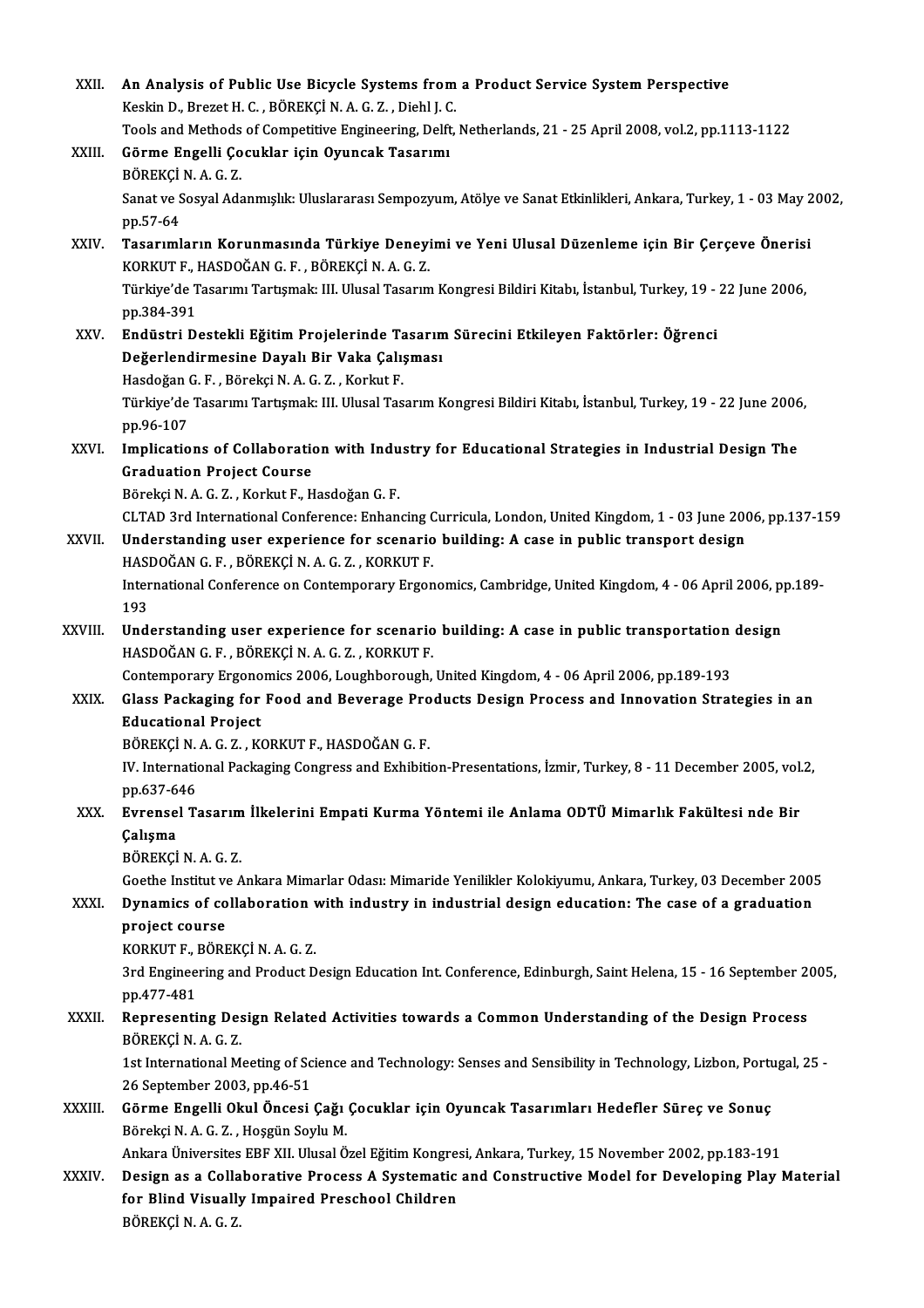7th International Design Conference: Design 2002, Dubrovnik, Croatia, 14 - 17 May 2002, vol.2, pp.749-754<br>The Design Bessensh Process as Intendisciplinery Intensative and Self Developing Theoretical

7th International Design Conference: Design 2002, Dubrovnik, Croatia, 14 - 17 May 2002, vol.2, pp.749-754<br>XXXV. The Design Research Process as Interdisciplinary Interactive and Self Developing Theoretical 7th International Design Conference: Design 2002, Dubrovnik, Croatia, 14 - 17 May :<br>The Design Research Process as Interdisciplinary Interactive and Self Dev<br>Formulations in Designing Toys for Visually Impaired Preschool C The Design Research Process as Interdisciplinary Interactive and Self Developing Theoretical<br>Formulations in Designing Toys for Visually Impaired Preschool Children<br>BÖREKCİN.A.G.Z. Formulations in Designing Toys for Visually Impaired Preschool Children<br>BÖREKÇİ N. A. G. Z.<br>Design plus Research Milano Conference, Milan, Italy, 18 - 20 May 2000, pp.386-391<br>A Completed Experimental Besearch and the Metho XXXVI. A Completed Experimental Research and the Methodology of an Ongoing Non experimental Research Design plus Research Milano Conference, Milan,<br>A Completed Experimental Research and t<br>Toys for Blind Visually Impaired Children<br>PÖPEKCLN A C 7 Toys for Blind Visually Impaired Children<br>BÖREKÇİ N. A. G. Z. Toys for Blind Visually Impaired Children<br>BÖREKÇİ N. A. G. Z.<br>Matrix 4/for Research: International Symposium on Research in Design and Art Practice, Londrina, Brazil, 6 - 08 BÖREKÇİ<br>Matrix 4/f<br>July 1999<br>Davalann Matrix 4/for Research: International Symposium on Research in Design and Art Practice, Londrin<br>July 1999<br>XXXVII. Development of Toys as Industrial Products with Rehabilitative and Educational Aims<br>PÖPEKCI N.A.C.Z July 1999<br><mark>Development of</mark> 1<br>BÖREKÇİ N. A. G. Z.<br>Quantum Leapı Mal BÖREKÇİ N. A. G. Z.<br>Quantum Leap: Managing New Product Innovation, Birmingham, United Kingdom, 8 - 10 September 1998

## Activities in Scientific Journals

Metu Journal Of The Faculty Of Architecture, Committee Member, 2015 - 2020 TÜBİTAK Bilim Çocuk Aylık Bilim Dergisi, Advisory Committee Member, 2018 - 2019 TÜBİTAK Meraklı Minik Erken Çocukluk Dönemi için Aylık Bilim Dergisi, Advisory Committee Member, 2015 - 2017

### Memberships / Tasks in Scientific Organizations

Memberships / Tasks in Scientific Organizations<br>Design Research Society, Design Pedagogy Special Interest Group PedSIG, Executive Board Member, 2019 - Continues,<br>United Kingdom nember Sirps<br>Design Research<br>United Kingdom

## United Kingdom<br>Scientific Refereeing

DTRS'13 Design Thinking Research Symposium, Conference Paper (Full Text), August 2021 DTRS'13 Design Thinking Research Symposium, Conference Paper (Full Text), August 2021<br>DTRS'13 Design Thinking Research Symposium, Conference Paper (Full Text), August 2021<br>DTRS'13 Design Thinking Research Symposium, Confer DTRS'13 Design Thinking Research Symposium, Conference Paper (Full Text), August 2021<br>DTRS'13 Design Thinking Research Symposium, Conference Paper (Full Text), August 2021<br>DTRS'13 Design Thinking Research Symposium, Confer DTRS'13 Design Thinking Research Symposium, Conference Paper (Full Tex<br>DTRS'13 Design Thinking Research Symposium, Conference Paper (Full Tex<br>SANAT & TASARIM DERGİSİ, National Scientific Refreed Journal, April 2021<br>Design DTRS'13 Design Thinking Research Symposium, Conference Paper (Full Text), August 2021<br>SANAT & TASARIM DERGISI, National Scientific Refreed Journal, April 2021<br>Design and Technology Education: An International Journal, Othe SANAT & TASARIM DERGISI, National Scientific Refreed Journal, April 2021<br>Design and Technology Education: An International Journal, Other Indexed Journal, April 2021<br>Design And Technology Education: An International Journa DRS Learn X Design 2021 Sixth International Conference for Design Education Researchers, Conference Paper (Full Text), March 2021 Design And Technology Education: An International Journal, Other Indexed Journal, April 2021 DRS Learn X Design 2021 Sixth International Conference for Design Education Researchers, Conference Paper (<br>Text), March 2021<br>DRS Learn X Design 2021 Sixth International Conference For Design Education Researchers, Confere Text), March 2021<br>DRS Learn X Design 202<br>(Abstract), March 2021<br>DPS Learn X Design 202 DRS Learn X Design 2021 Sixth International Conference For Design Education Researchers, Conference Paper<br>(Abstract), March 2021<br>DRS Learn X Design 2021 Sixth International Conference For Design Education Researchers, Conf (Abstract), March 2<br>DRS Learn X Design<br>Text), March 2021<br>DBS Learn X Design DRS Learn X Design 2021 Sixth International Conference For Design Education Researchers, Conference Paper<br>Text), March 2021<br>DRS Learn X Design 2021 Sixth International Conference For Design Education Researchers, Conferenc Text), March 2021<br>DRS Learn X Design 2021 Sixth International Conference For Design Education Researchers, Conference Paper<br>(Abstract), March 2021 DRS Learn X Design 2021 Sixth International Conference For Design Education Researchers, Conference Paper<br>(Abstract), March 2021<br>DRS Learn X Design 2021 Sixth International Conference For Design Education Researchers, Conf (Abstract), March 2<br>DRS Learn X Design<br>Text), March 2021<br>Alz ITU Mimarkk Es Text), March 2021<br>A|Z ITU Mimarlık Fakültesi Dergisi, National Scientific Refreed Journal, July 2020 Text), March 2021<br>A|Z ITU Mimarlık Fakültesi Dergisi, National Scientific Refreed Journal, July 2020<br>UTAK 2020 Dördüncü Ulusal Tasarım Araştırmaları Konferansı, Conference Paper (Full Text), April 2020<br>UTAK 2020 Dördüncü U A|Z ITU Mimarlık Fakültesi Dergisi, National Scientific Refreed Journal, July 2020<br>UTAK 2020 Dördüncü Ulusal Tasarım Araştırmaları Konferansı, Conference Paper (Full Text), April 2020<br>UTAK 2020 Dördüncü Ulusal Tasarım Araş UTAK 2020 Dördüncü Ulusal Tasarım Araştırmaları Konferansı, Conference Paper (Full Text), April 2020<br>UTAK 2020 Dördüncü Ulusal Tasarım Araştırmaları Konferansı, Conference Paper (Full Text), April 2020<br>ICONARP INTERNATİONA UTAK<br>ICON<br>2020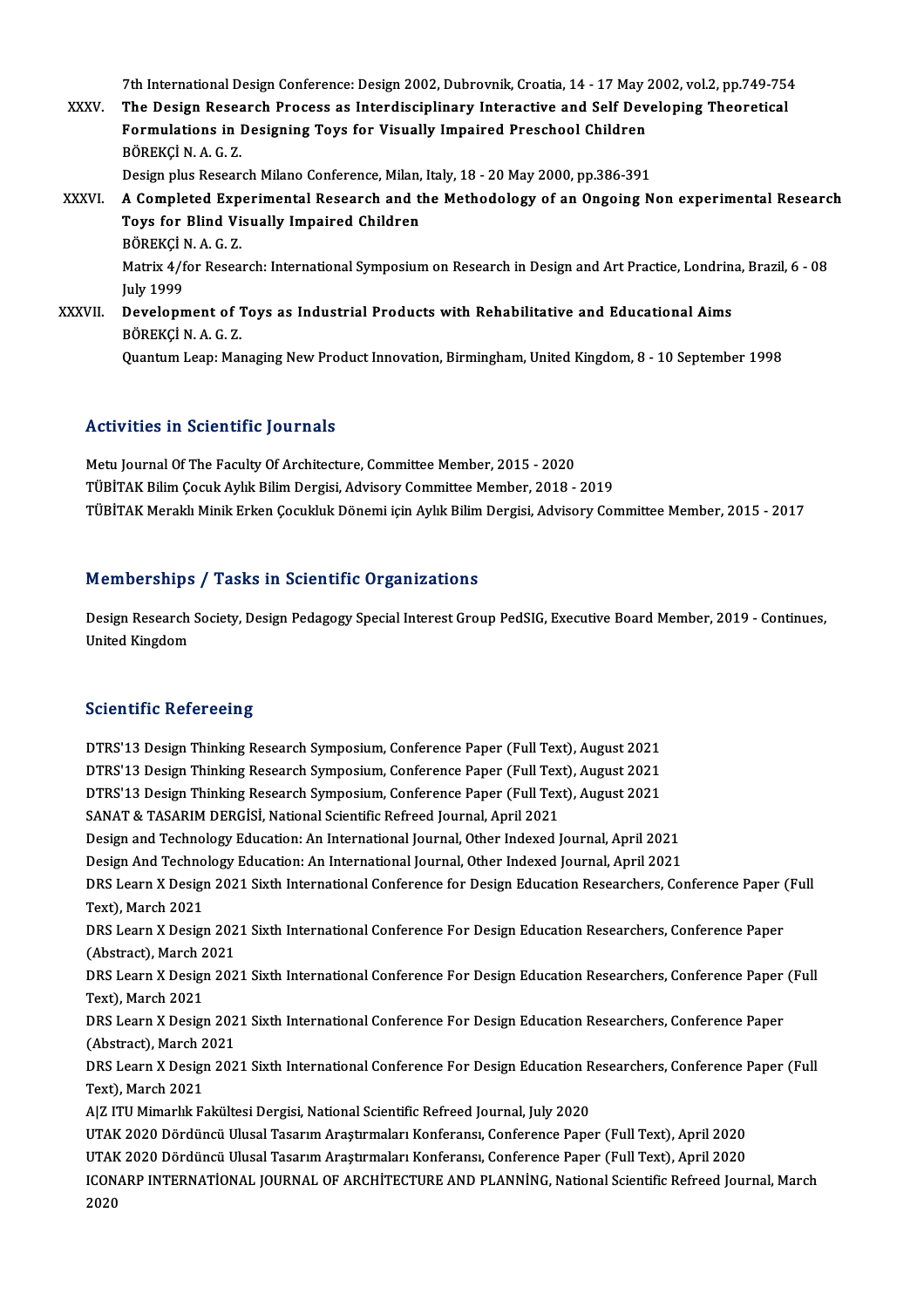SANAT VE TASARIM DERGİSİ, National Scientific Refreed Journal, November 2019 SANAT VE TASARIM DERGISI, National Scientific Refreed Journal, November 2019<br>METU JOURNAL OF THE FACULTY OF ARCHITECTURE, Journal Indexed in AHCI, July 2019<br>METU JOURNAL OF THE FACULTY OF ARCHITECTURE, Journal Indexed in A SANAT VE TASARIM DERGISI, National Scientific Refreed Journal, November 2019<br>METU JOURNAL OF THE FACULTY OF ARCHITECTURE, Journal Indexed in AHCI, July 2019<br>METU JOURNAL OF THE FACULTY OF ARCHITECTURE, Journal Indexed in A METU JOURNAL OF THE FACULTY OF ARCHITECTURE, Journal Indexed in AH<br>METU JOURNAL OF THE FACULTY OF ARCHITECTURE, Journal Indexed in AH<br>SANAT VE TASARIM DERGİSİ, National Scientific Refreed Journal, May 2019<br>SANAT VE TASARIM METU JOURNAL OF THE FACULTY OF ARCHITECTURE, Journal Indexed in AHCI, Manders of the FASARIM DERGISI, National Scientific Refreed Journal, May 2019<br>SANAT VE TASARIM DERGISI, National Scientific Refreed Journal, December 20 SANAT VE TASARIM DERGİSİ, National Scientific Refreed Journal, May 2019<br>SANAT VE TASARIM DERGİSİ, National Scientific Refreed Journal, December 2018<br>EAD 2019 European Academy of Design Conference: Running with Scissors, Co SANAT VE TASARIM DERGİSİ, National Scientific Refreed Journal, December 2018<br>EAD 2019 European Academy of Design Conference: Running with Scissors, Confe<br>2018 EAD 2019 European Academy of Design Conference: Running with Scissors, Conference Paper (Full Text), Decembe<br>2018<br>ULUDAĞ ÜNİVERSİTESİ FEN EDEBİYAT FAKÜLTESİ SOSYAL BİLİMLER DERGİSİ, National Scientific Refreed Journal,<br>Sen ULUDAĞ ÜNİVERSİTESİ FEN EDEBİYAT FAKÜLTESİ SOSYAL BİLİMLER DERGİSİ, National Scientific Refreed Journal,<br>September 2018 ULUDAĞ ÜNİVERSİTESİ FEN EDEBİYAT FAKÜLTESİ SOSYAL BİLİMLER DERGİSİ, National<br>September 2018<br>IFC 2018 Beşinci Uluslararası Mobilya Kongresi, Conference Paper (Abstract), July 2018<br>IEC 2018 Besinci Uluslararası Mobilya Kongr September 2018<br>IFC 2018 Beşinci Uluslararası Mobilya Kongresi, Conference Paper (Abstract), July 2018<br>IFC 2018 Beşinci Uluslararası Mobilya Kongresi, Conference Paper (Abstract), July 2018<br>UTAK 2018 3. Ulusel Teserum Arest IFC 2018 Beşinci Uluslararası Mobilya Kongresi, Conference Paper (Abstract), July 2018<br>UTAK 2018 3. Ulusal Tasarım Araştırmaları Konferansı, Conference Paper (Full Text), March 2018 METU JOURNAL OF THE FACULTY OF ARCHITECTURE, Journal Indexed in AHCI, February 2018 UTAK 2018 3. Ulusal Tasarım Araştırmaları Konferansı, Conference Paper (Full Text), March 20<br>METU JOURNAL OF THE FACULTY OF ARCHITECTURE, Journal Indexed in AHCI, February 2018<br>METU JOURNAL OF THE FACULTY OF ARCHITECTURE, METU JOURNAL OF THE FACULTY OF ARCHITECTURE, Journal Indexed in AHCI, February 2018<br>METU JOURNAL OF THE FACULTY OF ARCHITECTURE, Journal Indexed in AHCI, January 2018<br>METU JOURNAL OF THE FACULTY OF ARCHITECTURE, Journal In METU JOURNAL OF THE FACULTY OF ARCHITECTURE, Journal Indexed in AHCI, January 2018<br>Scientific Consultations

Gaziantep Büyükşehir Belediyesi, Other, Middle East Technical University, Faculty Of Architecture, Department Of Industrial Design, Turkey, 2018 - 2018

#### **Tasks In Event Organizations**

Nielsen L. M., Zhang Y., Börekçi N. A. G. Z., Bohemia E., DRS Learn X Design 2021 6th International Conference for Tasilo III Brone of garmaterons<br>Nielsen L. M. , Zhang Y., Börekçi N. A. G. Z. , Bohemia E., DRS Learn X Design 2021 6th International Conference for<br>Design Education Researchers: Engaging with Challenges in Design Educatio Nielse<br>Design<br>2021<br>Beher Design Education Researchers: Engaging with Challenges in Design Education, Scientific Congress, Jinan, China, Eylül<br>2021<br>Bohemia E., Nielsen L. M. , Börekçi N. A. G. Z. , Zhang Y., Explorations of Alternate Futures 2021 I

2021<br>Bohemia E., Nielsen L. M. , Börekçi N. A. G. Z. , Zhang Y., Explorations of Alternate Futures 2021 International Design<br>Education Research Symposium, Scientific Congress, Jinan, China, Mayıs 2021 Bohemia E., Nielsen L. M. , Börekçi N. A. G. Z. , Zhang Y., Explorations of Alternate Futures 2021 International Desig<br>Education Research Symposium, Scientific Congress, Jinan, China, Mayıs 2021<br>Bohemia E., Nielsen L. M. ,

Education Research Symposium, Scien<br>Bohemia E., Nielsen L. M. , Börekçi N. /<br>Scientific Congress, China, Eylül 2020<br>Böreksi N. A. G. 7., Saulalas N. Clamar Bohemia E., Nielsen L. M. , Börekçi N. A. G. Z. , Zhang Y., Articulation of Alternate Futures: Open Online Sym<br>Scientific Congress, China, Eylül 2020<br>Börekçi N. A. G. Z. , Souleles N., Clemente V., Design for Education Tra

Scientific Congress, China, Eylül 2020<br>Börekçi N. A. G. Z. , Souleles N., Clemente V., Design for Education Track, Senses & Sensibility 2019 Lost in<br>(G)Localization, UNIDCOM/IADE 10th Biennial International Conference in D Börekçi N. A.<br>(G)Localizati<br>Kasım 2019<br>Pörekçi N. A (G)Localization, UNIDCOM/IADE 10th Biennial International Conference in Design, Scientific Congress, Lisbon<br>Kasım 2019<br>Börekçi N. A. G. Z. , Rapid Idea Generation Using 6-3-5, Workshop Organization, Lisbon, Portugal, Kasım

Kasım 2019<br>Börekçi N. A. G. Z. , Rapid Idea Generation Using 6-3-5, Workshop Organization, Lisbon, Portugal, Kasım 2019<br>Börekçi N. A. G. Z. , Korkut F., Özgen Koçyıldırım D., DRS Learn X Design 2019 Fifth International Con Börekçi N. A. G. Z. , Rapid Idea Generation Using 6-3-5, Workshop Organizat<br>Börekçi N. A. G. Z. , Korkut F., Özgen Koçyıldırım D., DRS Learn X Design 201<br>Education Researchers, Scientific Congress, Ankara, Turkey, Temmuz 2 Börekçi N. A. G. Z. , Korkut F., Özgen Koçyıldırım D., DRS Learn X Design 2019 Fifth International Conference for Design<br>Education Researchers, Scientific Congress, Ankara, Turkey, Temmuz 2019<br>Börekçi N. A. G. Z. , Derviş

Education Researchers, Scientific Congress, Ankara, Turkey, Temmuz 2019<br>Börekçi N. A. G. Z. , Derviş B., Görsel beyin fırtınası yöntemleri ile atık toplaı<br>Workshop Organization, Eskişehir, Turkey, Şubat 2018

Börekçi N. A. G. Z. , Derviş B., Görsel beyin fırtınası yöntemleri ile atık toplama birimi tasarım fikirleri geliştirme çalıştayı ,<br>Workshop Organization, Eskişehir, Turkey, Şubat 2018<br>Hasdoğan G. F. , Börekçi N. A. G. Z. Hasdoğan G. F., Börekçi N. A. G. Z., Özgen Koçyıldırım D., Günay A., UTAK 2016 İkinci Ulusal Tasarım Araştırmaları Hasdoğan G. F. , Börekçi N. A. G. Z. , Özgen Koçyıldırım D., Günay A., UTAK 2016 İkinci Ulusal Tasarım Araştırmaları<br>Konferansı, Scientific Congress, Ankara, Turkey, Eylül 2016<br>Hasdoğan G. F. , Kurtgözü A. E. , Börekçi N.

Konferansı, Scientific Congress, Ankara, Turkey, Eyl<br>Hasdoğan G. F. , Kurtgözü A. E. , Börekçi N. A. G. Z. ,<br>Scientific Congress, Ankara, Turkey, Temmuz 2004 Scientific Congress, Ankara, Turkey, Temmuz 2004<br>Mobility Activity

Erasmus Programme, Faculty Exchange, Middlesex University, England, 2020 - 2020 Erasmus Programme, Faculty Exchange, Middlesex University, England, 2017 - 2017